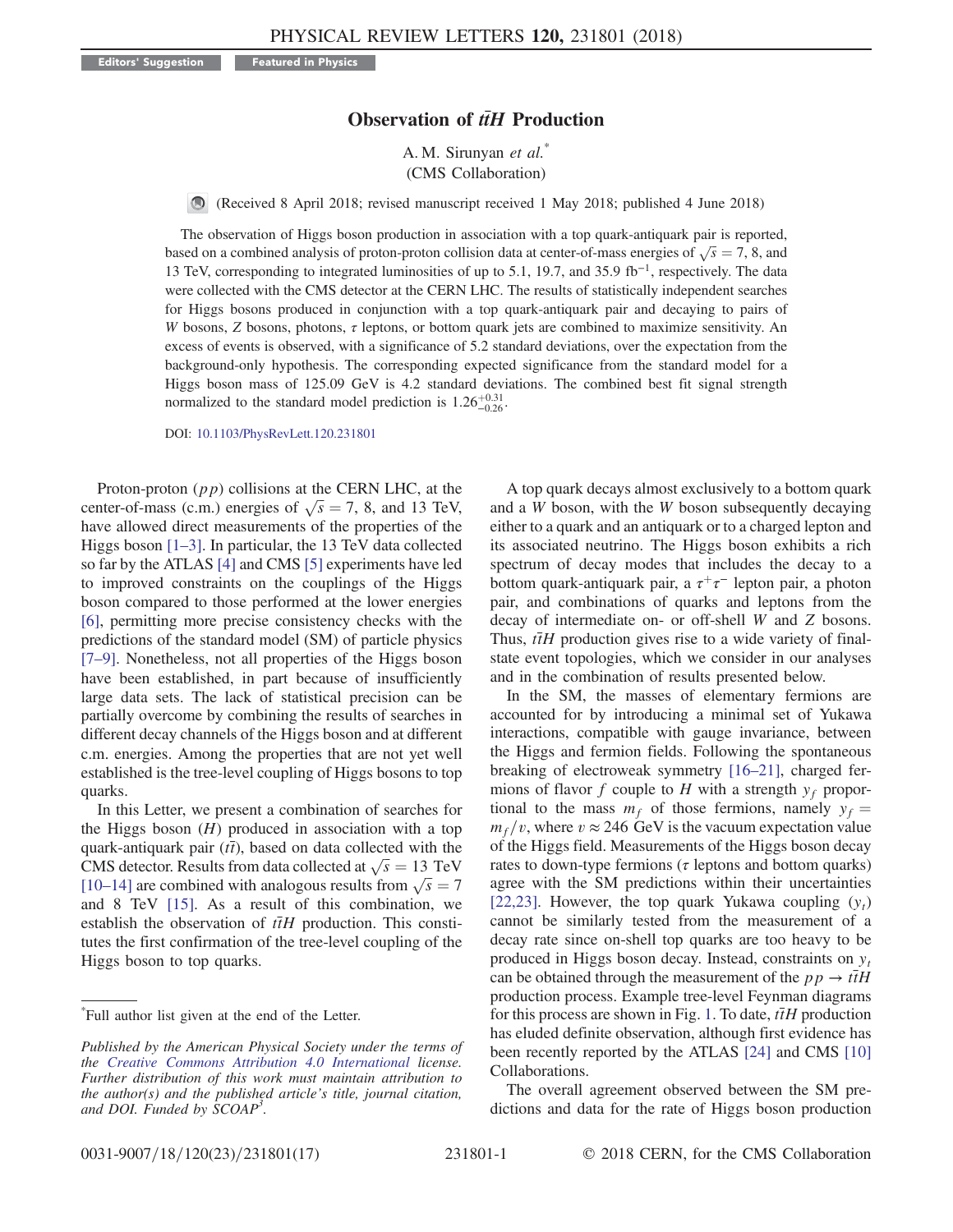<span id="page-1-0"></span>

FIG. 1. Example tree-level Feynman diagrams for the  $pp \rightarrow$  $t\bar{t}H$  production process, with g a gluon, q a quark, t a top quark, and  $H$  a Higgs boson. For the present study, we consider Higgs boson decays to a pair of W bosons, Z bosons, photons,  $\tau$  leptons, or bottom quark jets.

through gluon-gluon fusion and for the  $H \to \gamma \gamma$  decay mode [\[6\]](#page-4-3) suggests that the Higgs boson coupling to top quarks is SM-like, since the quantum loops in these processes include top quarks. However, non-SM particles in the loops could introduce terms that compensate for, and thus mask, other deviations from the SM. A measurement of the production rate of the tree-level  $t\bar{t}H$  process can provide evidence for, or against, such new-physics contributions.

The central feature of the CMS apparatus is a superconducting solenoid of 6 m internal diameter, providing a magnetic field of 3.8 T. Within the solenoid volume are a silicon pixel and strip tracker, a lead tungstate crystal electromagnetic calorimeter, and a brass and scintillator hadron calorimeter, each composed of a barrel and two end cap sections. Forward calorimeters extend the pseudorapidity coverage provided by the barrel and end cap detectors. Muons are detected in gas-ionization chambers embedded in the steel flux-return yoke outside the solenoid. A detailed description of the CMS detector can be found in Ref. [\[5\]](#page-4-2).

Events of interest are selected using a two-tiered trigger system [\[25\]](#page-4-10) based on custom hardware processors and a farm of commercial processors running a version of the full reconstruction software optimized for speed. Offline, a particle-flow algorithm [\[26\]](#page-5-0) is used to reconstruct and identify each particle in an event based on a combination of information from the various CMS subdetectors. Additional identification criteria are employed to improve purities and define the final samples of candidate electrons, muons, hadronically decaying  $\tau$  leptons ( $\tau_h$ ) [\[27,28\]](#page-5-1), and photons. Jets are reconstructed from particle-flow candidates using the anti- $k_T$  clustering algorithm [\[29\]](#page-5-2) implemented in the FASTJET package [\[30\].](#page-5-3) Multivariate algorithms [\[31,32\]](#page-5-4) are used to identify (tag) jets arising from the hadronization of bottom quarks  $(b \text{ jets})$  and discriminate against gluon and light flavor quark jets. The algorithms utilize observables related to the long lifetimes of hadrons containing  $b$  quarks and the relatively larger particle multiplicity and mass of b jets compared to light flavor quark jets. The  $\tau_h$  identification is based on the reconstruction of the hadronic  $\tau$  decay modes  $\tau^- \to h^- \nu_\tau$ ,  $h^-\pi^0\nu_\tau$ ,  $h^-\pi^0\pi^0\nu_\tau$ , and  $h^-h^+h^-\nu_\tau$  (plus the charge conjugate reactions), where  $h^{\pm}$  denotes either a charged pion or<br>kaon. More details about the reconstruction procedures are kaon. More details about the reconstruction procedures are given in Refs.  $[10-15]$ .

The 13 TeV data employed for the current study were collected in 2016 and correspond to an integrated lumi-nosity of up to 35.9 fb<sup>-1</sup> [\[33\].](#page-5-5) The 7 and 8 TeV data, collected in 2011 and 2012, correspond to integrated luminosities of up to 5.1 and 19.7 fb<sup>-1</sup> [\[34\]](#page-5-6), respectively. The 13 TeV analyses are improved relative to the 7 and 8 TeV studies in that they employ triggers with higher efficiencies, contain improvements in the reconstruction and background-rejection methods, and use more precise theory calculations to describe the signal and the background processes. For the 7, 8, and 13 TeV data, the theoretical calculations of Ref. [\[35\]](#page-5-7) for Higgs boson production cross sections and branching fractions are used to normalize the expected signal yields.

The event samples are divided into exclusive categories depending on the multiplicity and kinematic properties of reconstructed electrons, muons,  $\tau_h$  candidates, photons, jets, and tagged b jets in an event. Samples of simulated events based on Monte Carlo event generators, with simulation of the detector response based on the GEANT4 [\[36\]](#page-5-8) suite of programs, are used to evaluate the detector acceptance and optimize the event selection for each category. In the analysis of data, the background is, in general, evaluated from data control regions. When this is not feasible, either because the background process has a very small cross section or a control region depleted of signal events cannot be identified, the background is evaluated from simulation with a systematic uncertainty assigned to account for the known model dependence. Multivariate algorithms [\[37](#page-5-9)–41] based on deep neural networks, boosted decision trees, and matrix element calculations are used to reduce backgrounds.

At 13 TeV, we search for  $t\bar{t}H$  production in the  $H \rightarrow bb$ decay mode by selecting events with at least three tagged b jets and with zero leptons [\[11\],](#page-4-11) one lepton [\[12\],](#page-4-12) or an opposite-sign lepton pair [\[12\],](#page-4-12) where "lepton" refers to an electron or muon candidate. A search for  $\bar{t}H$  production in the  $H \rightarrow \gamma \gamma$  decay mode is performed in events with two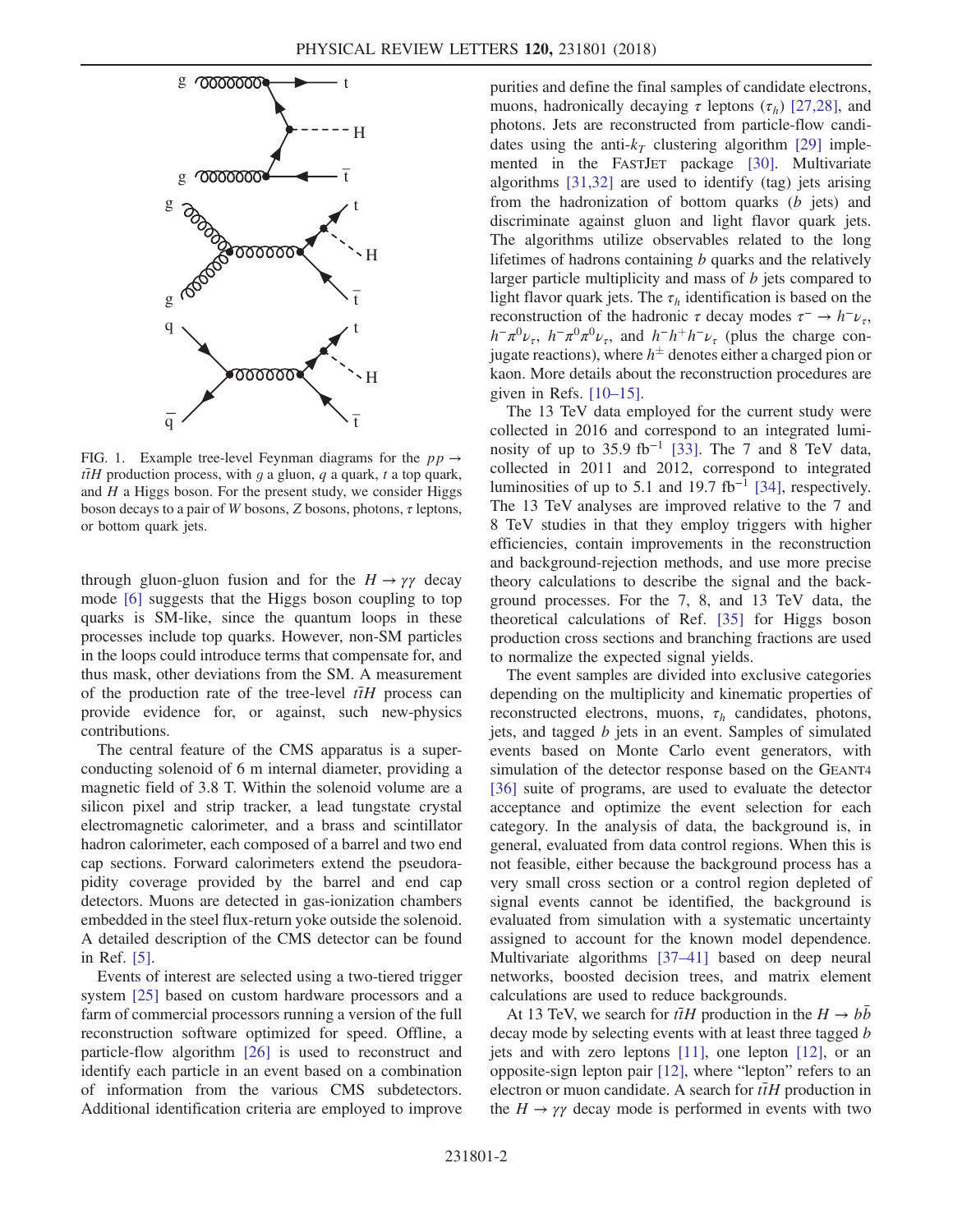<span id="page-2-0"></span>

FIG. 2. Best fit value of the  $t\bar{t}H$  signal strength modifier  $\mu_{\bar{t}H}$ , with its 1 and 2 standard deviation confidence intervals  $(\sigma)$ , for (upper section) the five individual decay channels considered, (middle section) the combined result for  $7 + 8$  TeV alone and for 13 TeV alone, and (lower section) the overall combined result. The Higgs boson mass is taken to be 125.09 GeV. For the  $H \rightarrow ZZ^*$  decay mode,  $\mu_{\tilde{t}H}$  is constrained to be positive to prevent the corresponding event yield from becoming negative. The SM expectation is shown as a dashed vertical line.

reconstructed photons in combination with reconstructed electrons or muons, jets, and tagged  $b$  jets [\[13\].](#page-4-13) The signal yield is extracted from a fit to the diphoton invariant mass spectrum. Events with combinations of jets and tagged b jets and with two same-sign leptons, three leptons, or four leptons are used to search for  $t\bar{t}H$  production in the  $H \to \tau^+\tau^-$ , WW\*, or ZZ\* decay modes [\[10,14\],](#page-4-5) where in this case "lepton" refers to an electron, muon, or  $\tau_h$ candidate (the asterisk denotes an off-shell particle). The searches in the different decay channels are statistically independent from each other. Analogous searches have been performed with the 7 and 8 TeV data [\[15\].](#page-4-6)

The presence of a  $t\bar{t}H$  signal is assessed by performing a simultaneous fit to the data from the different decay modes and also from the different c.m. energies as described below. A detailed description of the statistical methods can be found in Ref. [\[42\].](#page-5-10) The test statistic  $q$  is defined as the negative of twice the logarithm of the profile likelihood ratio [\[42\].](#page-5-10) Systematic uncertainties are incorporated through the use of nuisance parameters treated according to the frequentist paradigm. The ratio between the normalization of the  $t\bar{t}H$  production process and its SM expectation [\[35\]](#page-5-7), defined as the signal strength modifier  $\mu_{\tilde{t}H}$ , is a freely floating parameter in the fit. The SM expectation is evaluated assuming the combined ATI AS expectation is evaluated assuming the combined ATLAS and CMS value for the mass of the Higgs boson, which is 125.09 GeV [\[43\]](#page-5-11). We consider the five Higgs boson decay modes with the largest expected event yields, namely,  $H \to WW^*$ ,  $ZZ^*$ ,  $\gamma\gamma$ ,  $\tau^+\tau^-$ , and  $b\bar{b}$ . Other Higgs boson decay modes and production processes, including  $pp \rightarrow$  $tH + X$  (or  $\overline{t}H + X$ ), with X a light flavor quark or W boson, are treated as backgrounds and normalized using the predicted SM cross sections, subject to the corresponding uncertainties.

The measured values of the five independent signal strength modifiers, corresponding to the five decay channels considered, are shown in the upper section of Fig. [2](#page-2-0) along with their 1 and 2 standard deviation confidence intervals obtained in the asymptotic approximation [\[44\]](#page-5-12). Numerical values are given in Table [I](#page-2-1). The individual measurements are seen to be consistent with each other within the uncertainties.

We also perform a combined fit, using a single signal strength modifier  $\mu_{\bar{t}H}$ , that simultaneously scales the  $\bar{t}H$ production cross sections of the five decay channels considered, with all Higgs boson branching fractions fixed to their SM values [\[35\].](#page-5-7) Besides the five decay modes

<span id="page-2-1"></span>TABLE I. Best fit value, with its uncertainty, of the  $t\bar{t}H$  signal strength modifier  $\mu_{\tilde{\mu}H}$ , for the five individual decay channels considered, the combined result for  $7 + 8$  TeV alone and for 13 TeV alone, and the overall combined result. The total uncertainties are decomposed into their statistical, experimental systematic, background theory systematic, and signal theory components. The numbers in parentheses are those expected for  $\mu_{\bar{n}H} = 1$ .

|                                                                            |                                                  | Uncertainty                               |                                            |                                           |                                                           |
|----------------------------------------------------------------------------|--------------------------------------------------|-------------------------------------------|--------------------------------------------|-------------------------------------------|-----------------------------------------------------------|
| Parameter                                                                  | Best fit                                         | Statistical                               | Experi-<br>mental                          | <b>Background</b><br>theory               | Signal<br>theory                                          |
| $\mu_{t\bar{t}H}^{WW^*}$                                                   | $1.97^{+0.71}_{-0.64}$<br>$\binom{+0.57}{-0.54}$ | $+0.42$<br>$-0.41$<br>$^{+0.39}_{-0.38})$ | $+0.46$<br>$-0.42$<br>$+0.36$              | $+0.21$<br>$-0.21$<br>$^{+0.17}_{-0.17})$ | $+0.25$<br>$-0.12$<br>$(+0.12)$                           |
| $\mu_{\bar{t}H}^{ZZ^*}$                                                    | $0.00_{-0.00}^{+1.30}$                           | $+1.28$<br>$-0.00$                        | $-0.34$<br>$+0.20$<br>$-0.00$              | $+0.04$<br>$-0.00$                        | $-0.03$<br>$+0.09$<br>$-0.00$                             |
|                                                                            | $\binom{+2.89}{-0.99}$<br>$2.27^{+0.86}_{-0.74}$ | $+2.82$<br>$-0.99′$<br>$+0.80$<br>$-0.72$ | $+0.51$<br>$-0.002$<br>$+0.15$<br>$-0.09$  | $+0.15$<br>$-0.002$<br>$+0.02$<br>$-0.01$ | $+0.27$<br>$-0.007$<br>$+0.29$<br>$-0.13$                 |
| $\mu_{\bar{t}\bar{t}H}^{\gamma\gamma}$                                     | $\binom{+0.73}{-0.64}$                           | $+0.71$<br>$-0.64$                        | $+0.09$<br>$-0.04$<br>$+0.64$              | $+0.01$<br>$-0.00$                        | $+0.13$<br>$-0.05$                                        |
| $\mu_{t\bar{t}H}^{\tau^+\tau^-}$                                           | $0.28_{-0.96}^{+1.09}$<br>$\binom{+1.00}{-0.89}$ | $+0.86$<br>$-0.77$<br>$+0.83$<br>$-0.76$  | $-0.53$<br>$+0.54$<br>$-0.47$              | $+0.10$<br>$-0.09$<br>$+0.09$<br>$-0.08$  | $+0.20$<br>$-0.19$<br>$( +0.14)$<br>$-0.01$               |
| $\mu^{b\bar{b}}_{t\bar{t}H}$                                               | $0.82^{+0.44}_{-0.42}$<br>$\binom{+0.44}{-0.42}$ | $+0.23$<br>$-0.23$<br>$+0.23$             | $+0.24$<br>$-0.23$<br>$^{+0.24}_{-0.23}$ ) | $+0.27$<br>$-0.27$<br>$+0.26$             | $+0.11$<br>$-0.03$<br>$+0.11$ )                           |
|                                                                            | $2.59^{+1.01}_{-0.88}$                           | $-0.22$<br>$+0.54$<br>$-0.53$             | $+0.53$<br>$-0.49$                         | $-0.27$<br>$+0.55$<br>$-0.49$             | $-0.04$ /<br>$+0.37$<br>$-0.13$                           |
| $\mu_{\ensuremath{t\bar{t}H}\xspace}^{\mathbf{7}\mathbf{+8}~\mathrm{TeV}}$ | $\binom{+0.87}{-0.79}$<br>$1.14^{+0.31}_{-0.27}$ | $+0.51$<br>$-0.49$<br>$+0.17$             | $+0.48$<br>$-0.44$<br>$+0.17$              | $+0.50$<br>$-0.44$<br>$+0.13$             | $\begin{pmatrix} +0.14 \\ -0.02 \end{pmatrix}$<br>$+0.14$ |
| $\mu_{\ensuremath{t\bar{t}H}\xspace}^{13\;\mathrm{TeV}}$                   | $\binom{+0.29}{-0.26}$                           | $-0.16$<br>$+0.16$<br>$-0.16$             | $-0.17$<br>$+0.17$<br>$-0.16$              | $-0.12$<br>$+0.13$<br>$-0.12$             | $-0.06$<br>$+0.11$<br>$-0.05$                             |
| $\mu_{t\bar{t}H}$                                                          | $1.26_{-0.26}^{+0.31}$<br>$+0.28$<br>$-0.25$     | $+0.16$<br>$-0.16$<br>$+0.15$<br>$-0.15$  | $+0.17$<br>$-0.15$<br>$+0.16$<br>$-0.15$   | $+0.14$<br>$-0.13$<br>$+0.13$<br>$-0.12$  | $+0.15$<br>$-0.07$<br>$+0.11$<br>$-0.05$                  |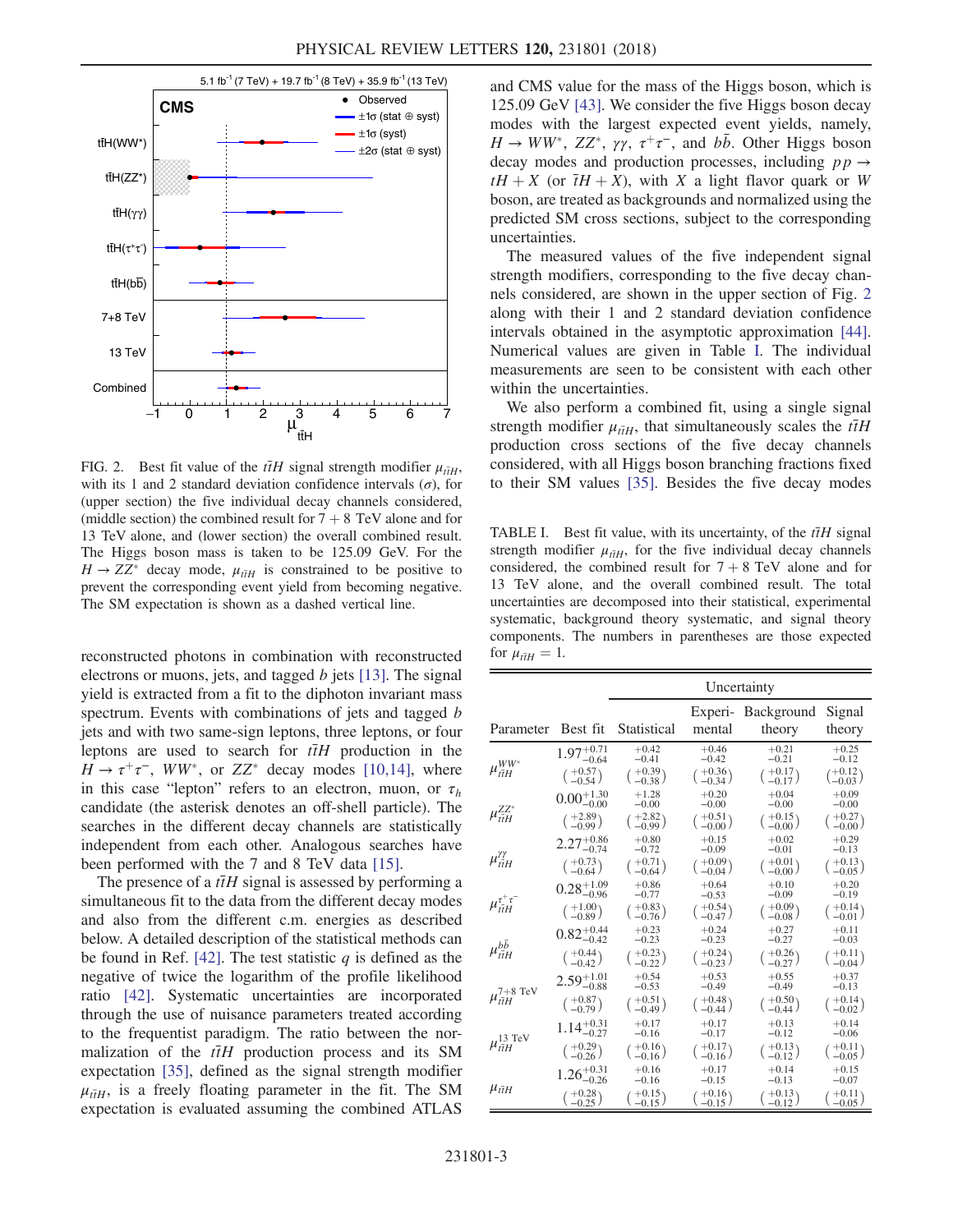considered, the signal normalizations for the Higgs boson decay modes to gluons, charm quarks, and  $Z\gamma$ , which are subleading and cannot be constrained with existing data, are scaled by  $\mu_{\tilde{t}H}$ . The results combining the decay modes at  $7 + 8$  TeV, and separately at 13 TeV, are shown in the middle section of Fig. [2](#page-2-0). The overall result, combining all decay modes and all c.m. energies, is shown in the lower section, with numerical values given in Table [I](#page-2-1). Table [I](#page-2-1) includes a breakdown of the total uncertainties into their statistical and systematic components. The overall result is  $\mu_{\tilde{t}tH} = 1.26^{+0.31}_{-0.26}$ , which agrees with the SM expectation  $\mu_{\tilde{t}H} = 1$  within 1 standard deviation.<br>The principal sources of experiment

The principal sources of experimental systematic uncertainty in the overall result for  $\mu_{\tilde{t}H}$  stem from the uncertainty in the lepton and  $b$  jet identification efficiencies and in the  $\tau_h$  and jet energy scales. The background theory systematic<br>uncertainty is dominated by modeling uncertainties in  $\tau$ uncertainty is dominated by modeling uncertainties in  $t\bar{t}$ production in association with a W boson, a Z boson, or a pair of  $b$  or  $c$  quark jets. The dominant contribution to the signal theory systematic uncertainty arises from the finite accuracy in the SM prediction for the  $t\bar{t}H$  cross section because of missing higher order terms and uncertainties in the proton parton density functions [\[35\].](#page-5-7)

To highlight the excess of data over the expectation from the background-only hypothesis, we classify each event

<span id="page-3-0"></span>

FIG. 3. Distribution of events as a function of the decimal logarithm of  $S/B$ , where S and B are the expected postfit signal (with  $\mu_{\tilde{t}H} = 1$ ) and background yields, respectively, in each bin of the distributions considered in this combination. The shaded histogram shows the expected background distribution. The two hatched histograms, each stacked on top of the background histogram, show the signal expectation for the SM ( $\mu_{\tilde{t}H} = 1$ ) and the observed ( $\mu_{\tilde{t}H} = 1.26$ ) signal strengths. The lower panel shows the ratios of the expected signal and observed results relative to the expected background.

that enters the combined fit by the ratio  $S/B$ , where S and B are the expected postfit signal (with  $\mu_{\bar{t}H} = 1$ ) and background yields, respectively, in each bin of the distributions considered in the combination. The distribution of  $log_{10}(S/B)$  is shown in Fig. [3.](#page-3-0) The main sensitivity at high values of  $S/B$  is given by events selected in the  $H \rightarrow$  $γγ$  analysis with a diphoton mass around 125 GeV and by events selected in the  $H \to \tau^+\tau^-$ ,  $H \to WW^*$ , and  $H \to b\bar{b}$ analyses with high values of the multivariate discriminating variables used for the signal extraction. A broad excess of events in the rightmost bins of this distribution is observed, consistent with the expectation for  $t\bar{t}H$  production with a SM-like cross section.

The value of the test statistic q as a function of  $\mu_{\tilde{t}H}$  is shown in Fig. [4,](#page-3-1) with  $\mu_{\tilde{t}H}$  based on the combination of decay modes described above for the combined fit. The results are shown for the combination of all decay modes at  $7 + 8$  TeV and at 13 TeV, separately, and for all decay modes at all c.m. energies. To quantify the significance of the measured  $t\bar{t}H$  yield, we compute the probability of the background-only hypothesis ( $p$  value) as the tail integral of the test statistic using the overall combination evaluated at  $\mu_{\tilde{t}H} = 0$  under the asymptotic approximation [\[45\]](#page-5-13). This corresponds to a significance of 5.2 standard deviations for corresponds to a significance of 5.2 standard deviations for a one-tailed Gaussian distribution. The expected significance for a SM Higgs boson with a mass of 125.09 GeV, evaluated through use of an Asimov data set [\[45\],](#page-5-13) is 4.2 standard deviations.

In summary, we have reported the observation of  $t\bar{t}H$ production with a significance of 5.2 standard deviations

<span id="page-3-1"></span>

FIG. 4. Test statistic  $q$ , described in the text, as a function of  $\mu_{\tilde{t}H}$  for all decay modes at  $7 + 8$  TeV and at 13 TeV, separately, and for all decay modes at all c m energies. The expected SM and for all decay modes at all c.m. energies. The expected SM result for the overall combination is also shown. The horizontal dashed lines indicate the  $p$  values for the background-only hypothesis obtained from the asymptotic distribution of q, expressed in units of the number of standard deviations.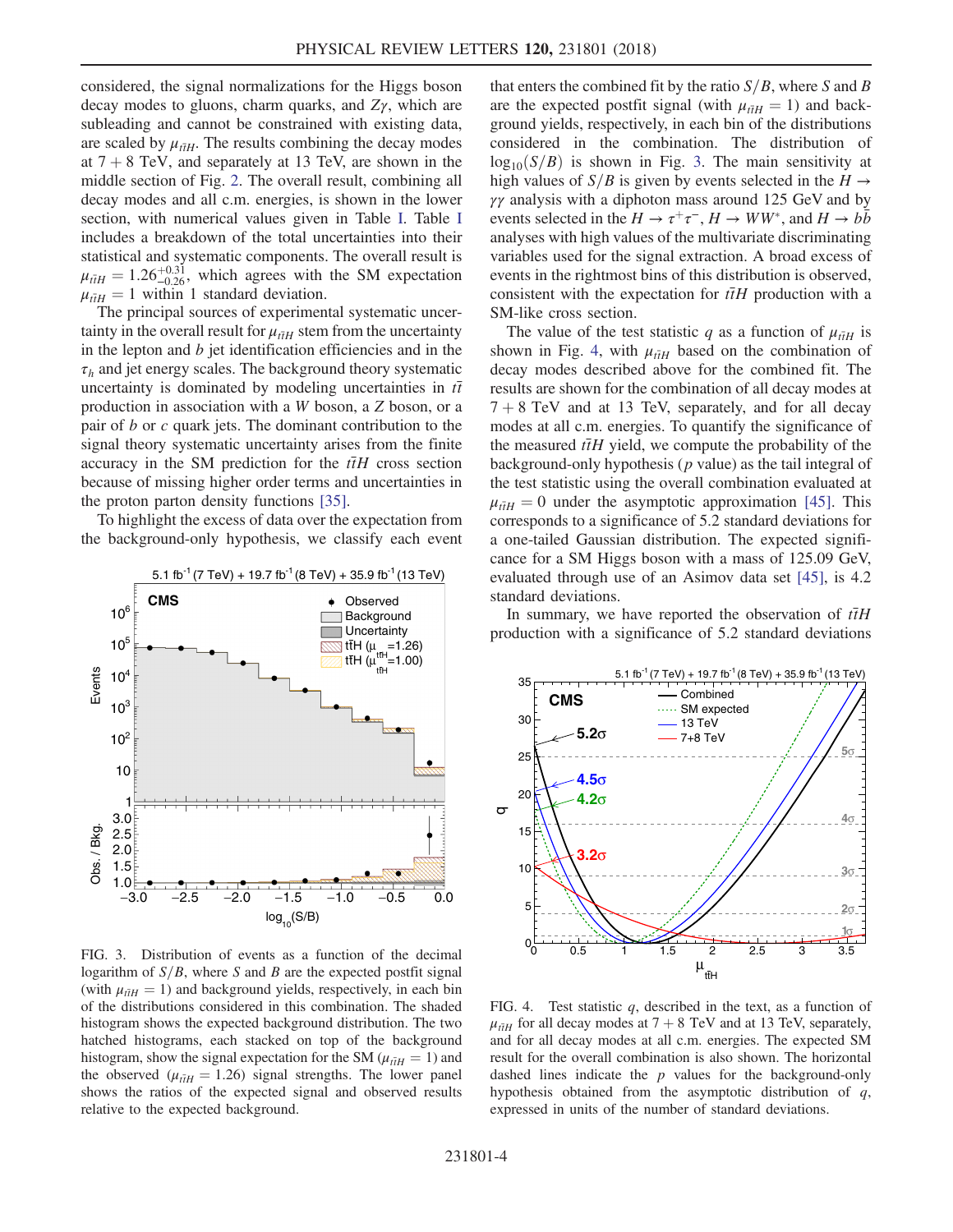above the background-only hypothesis, at a Higgs boson mass of 125.09 GeV. The measured production rate is consistent with the standard model prediction within one standard deviation. In addition to comprising the first observation of a new Higgs boson production mechanism, this measurement establishes the tree-level coupling of the Higgs boson to the top quark, and hence to an uptype quark.

We congratulate our colleagues in the CERN accelerator departments for the excellent performance of the LHC and thank the technical and administrative staffs at CERN and at other CMS institutes for their contributions to the success of the CMS effort. In addition, we gratefully acknowledge the computing centers and personnel of the Worldwide LHC Computing Grid for delivering so effectively the computing infrastructure essential to our analyses. Finally, we acknowledge the enduring support for the construction and operation of the LHC and the CMS detector provided by the following funding agencies: BMWFW and FWF (Austria); FNRS and FWO (Belgium); CNPq, CAPES, FAPERJ, and FAPESP (Brazil); MES (Bulgaria); CERN; CAS, MoST, and NSFC (China); COLCIENCIAS (Colombia); MSES and CSF (Croatia); RPF (Cyprus); SENESCYT (Ecuador); MoER, ERC IUT, and ERDF (Estonia); Academy of Finland, MEC, and HIP (Finland); CEA and CNRS/IN2P3 (France); BMBF, DFG, and HGF (Germany); GSRT (Greece); OTKA and NIH (Hungary); DAE and DST (India); IPM (Iran); SFI (Ireland); INFN (Italy); MSIP and NRF (Republic of Korea); LAS (Lithuania); MOE and UM (Malaysia); BUAP, CINVESTAV, CONACYT, LNS, SEP, and UASLP-FAI (Mexico); MBIE (New Zealand); PAEC (Pakistan); MSHE and NSC (Poland); FCT (Portugal); JINR (Dubna); MON, RosAtom, RAS, RFBR and RAEP (Russia); MESTD (Serbia); SEIDI, CPAN, PCTI and FEDER (Spain); Swiss Funding Agencies (Switzerland); MST (Taipei); ThEPCenter, IPST, STAR, and NSTDA (Thailand); TUBITAK and TAEK (Turkey); NASU and SFFR (Ukraine); STFC (United Kingdom); DOE and NSF (USA).

- <span id="page-4-0"></span>[1] ATLAS Collaboration, Observation of a new particle in the search for the standard model Higgs boson with the ATLAS detector at the LHC, [Phys. Lett. B](https://doi.org/10.1016/j.physletb.2012.08.020) 716, 1 (2012).
- [2] CMS Collaboration, Observation of a new boson at a mass of 125 GeV with the CMS experiment at the LHC, [Phys.](https://doi.org/10.1016/j.physletb.2012.08.021) Lett. B 716[, 30 \(2012\)](https://doi.org/10.1016/j.physletb.2012.08.021).
- [3] CMS Collaboration, Observation of a new boson with mass CMS Collaboration, Observation of a new boson with mass<br>near 125 GeV in pp collisions at  $\sqrt{s} = 7$  and 8 TeV, [J. High](https://doi.org/10.1007/JHEP06(2013)081)<br>Energy Phys. 06 (2013) 081 [Energy Phys. 06 \(2013\) 081.](https://doi.org/10.1007/JHEP06(2013)081)
- <span id="page-4-1"></span>[4] ATLAS Collaboration, The ATLAS experiment at the CERN large hadron collider, J. Instrum. 3[, S08003 \(2008\).](https://doi.org/10.1088/1748-0221/3/08/S08003)
- <span id="page-4-2"></span>[5] CMS Collaboration, The CMS experiment at the CERN LHC, J. Instrum. 3[, S08004 \(2008\).](https://doi.org/10.1088/1748-0221/3/08/S08004)
- <span id="page-4-3"></span>[6] ATLAS and CMS Collaborations, Measurements of the Higgs boson production and decay rates and constraints on its couplings from a combined ATLAS and CMS analysis of its couplings from a combined ATLAS and CMS analysis of<br>the LHC *pp* collision data at  $\sqrt{s} = 7$  and 8 TeV, [J. High](https://doi.org/10.1007/JHEP08(2016)045)<br>Figure 18 (2016) 045 [Energy Phys. 08 \(2016\) 045.](https://doi.org/10.1007/JHEP08(2016)045)
- <span id="page-4-4"></span>[7] S.L. Glashow, Partial-symmetries of weak interactions, Nucl. Phys. 22[, 579 \(1961\).](https://doi.org/10.1016/0029-5582(61)90469-2)
- [8] S. Weinberg, A Model of Leptons, [Phys. Rev. Lett.](https://doi.org/10.1103/PhysRevLett.19.1264) 19, 1264 [\(1967\).](https://doi.org/10.1103/PhysRevLett.19.1264)
- [9] Abdus Salam, Weak and electromagnetic interactions, in Elementary Particle Physics: Relativistic Groups and Analyticity, edited by N. Svartholm (Almqvist & Wiksells, Stockholm, 1968), p. 367.
- <span id="page-4-5"></span>[10] CMS Collaboration, Evidence for associated production of a Higgs boson with a top quark pair in final states with electrons, muons, and hadronically decaying  $\tau$  leptons at  $\sqrt{s}$  = 13 TeV, [arXiv:1803.05485 \[J. High Energy Phys. \(to](http://arXiv.org/abs/1803.05485) [be published\)\].](http://arXiv.org/abs/1803.05485)
- <span id="page-4-11"></span>[11] CMS Collaboration, Search for ttH in all-jet final CMS Collaboration, Search for ttH in all-jet final<br>states in proton-proton collisions at  $\sqrt{s} = 13$  TeV, [arXiv:](http://arXiv.org/abs/1803.06986)<br>1803.06986 U High Energy Phys (to be published)] [1803.06986 \[J. High Energy Phys. \(to be published\)\].](http://arXiv.org/abs/1803.06986)
- <span id="page-4-12"></span>[12] CMS Collaboration, Search for  $t\bar{t}H$  production in the  $H \rightarrow$  $bb$  decay channel with leptonic  $t\bar{t}$  decays in proton-proton bb decay channel with leptonic *tt* decays in proton-proton<br>collisions at  $\sqrt{s} = 13$  TeV, [arXiv:1804.03682 \[J. High](http://arXiv.org/abs/1804.03682)<br>Energy Phys (to be published)] [Energy Phys. \(to be published\)\].](http://arXiv.org/abs/1804.03682)
- <span id="page-4-13"></span>[13] CMS Collaboration, Measurements of Higgs boson properties in the diphoton decay channel in proton-proton collities in the diphoton decay channel in proton-proton collisions at  $\sqrt{s}$  = 13 TeV, [arXiv:1804.02716 \[J. High Energy](http://arXiv.org/abs/1804.02716)<br>Phys. (to be published)] [Phys. \(to be published\)\].](http://arXiv.org/abs/1804.02716)
- [14] CMS Collaboration, Measurements of properties of the Higgs boson decaying into the four-lepton final state in Higgs boson decaying into the four-lepton final state in<br>pp collisions at  $\sqrt{s} = 13$  TeV, [J. High Energy Phys. 11](https://doi.org/10.1007/JHEP11(2017)047)<br>(2017) 047 [\(2017\) 047.](https://doi.org/10.1007/JHEP11(2017)047)
- <span id="page-4-7"></span><span id="page-4-6"></span>[15] CMS Collaboration, Search for the associated production of the Higgs boson with a top-quark pair, [J. High Energy Phys.](https://doi.org/10.1007/JHEP09(2014)087) [09 \(2014\) 087.](https://doi.org/10.1007/JHEP09(2014)087)
- [16] P. W. Higgs, Broken symmetries, massless particles and gauge fields, Phys. Lett. 12[, 132 \(1964\).](https://doi.org/10.1016/0031-9163(64)91136-9)
- [17] F. Englert and R. Brout, Broken Symmetry and the Mass of Gauge Vector Mesons, [Phys. Rev. Lett.](https://doi.org/10.1103/PhysRevLett.13.321) 13, 321 (1964).
- [18] P. W. Higgs, Broken Symmetries and the Masses of Gauge Bosons, [Phys. Rev. Lett.](https://doi.org/10.1103/PhysRevLett.13.508) 13, 508 (1964).
- [19] G. S. Guralnik, C. R. Hagen, and T. W. B. Kibble, Global Conservation Laws and Massless Particles, [Phys. Rev. Lett.](https://doi.org/10.1103/PhysRevLett.13.585) 13[, 585 \(1964\).](https://doi.org/10.1103/PhysRevLett.13.585)
- [20] P. W. Higgs, Spontaneous symmetry breakdown without massless bosons, Phys. Rev. 145[, 1156 \(1966\).](https://doi.org/10.1103/PhysRev.145.1156)
- <span id="page-4-8"></span>[21] T. W. B. Kibble, Symmetry breaking in non-Abelian gauge theories, Phys. Rev. 155[, 1554 \(1967\).](https://doi.org/10.1103/PhysRev.155.1554)
- [22] CMS Collaboration, Observation of the Higgs boson decay to a pair of  $\tau$  leptons, [Phys. Lett. B](https://doi.org/10.1016/j.physletb.2018.02.004) 779, 283 (2018).
- <span id="page-4-9"></span>[23] CMS Collaboration, Evidence for the Higgs boson decay to a bottom quark-antiquark pair, [Phys. Lett. B](https://doi.org/10.1016/j.physletb.2018.02.050) 780, 501 [\(2018\).](https://doi.org/10.1016/j.physletb.2018.02.050)
- <span id="page-4-10"></span>[24] ATLAS Collaboration, Evidence for the associated production of the Higgs boson and a top quark pair with the ATLAS detector, Phys. Rev. D 97[, 072003 \(2018\).](https://doi.org/10.1103/PhysRevD.97.072003)
- [25] CMS Collaboration, The CMS trigger system, [J. Instrum.](https://doi.org/10.1088/1748-0221/12/01/P01020) 12[, P01020 \(2017\)](https://doi.org/10.1088/1748-0221/12/01/P01020).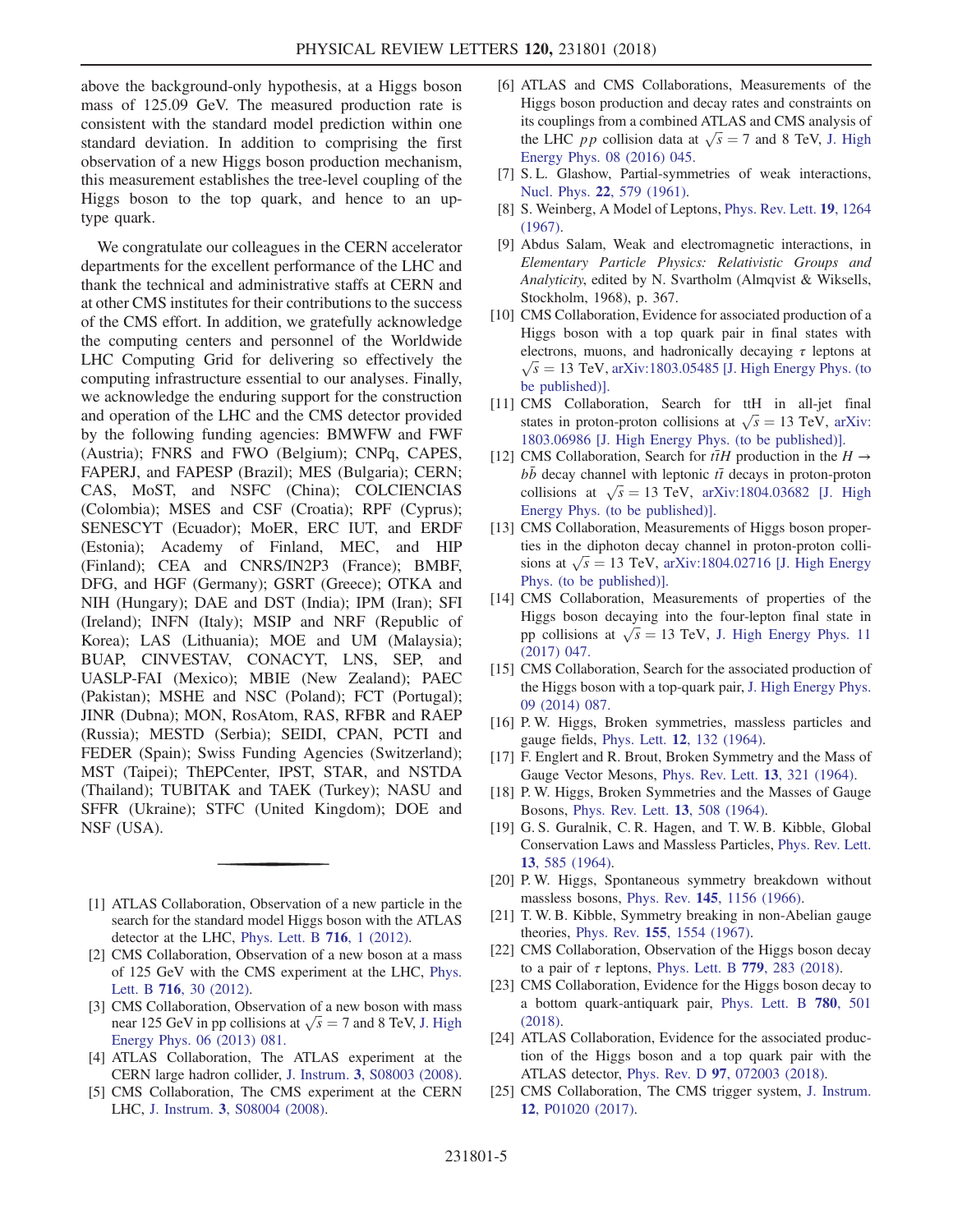- <span id="page-5-0"></span>[26] CMS Collaboration, Particle-flow reconstruction and global event description with the CMS detector, [J. Instrum.](https://doi.org/10.1088/1748-0221/12/10/P10003) 12, [P10003 \(2017\)](https://doi.org/10.1088/1748-0221/12/10/P10003).
- <span id="page-5-1"></span>[27] CMS Collaboration, Reconstruction and identification of  $\tau$ lepton decays to hadrons and  $\nu_{\tau}$  at CMS, [J. Instrum.](https://doi.org/10.1088/1748-0221/11/01/P01019) 11, [P01019 \(2016\)](https://doi.org/10.1088/1748-0221/11/01/P01019).
- [28] CMS Collaboration, Performance of Reconstruction and Identification of Tau Leptons in their Decays to Hadrons and Tau Neutrino in LHC Run-2, CMS Physics Analysis Summary CMS-PAS-TAU-16-002 CERN, 2016, [https://](https://cds.cern.ch/record/2196972) [cds.cern.ch/record/2196972.](https://cds.cern.ch/record/2196972)
- <span id="page-5-2"></span>[29] M. Cacciari, G. P. Salam, and G. Soyez, The anti- $k<sub>T</sub>$  jet clustering algorithm, [J. High Energy Phys. 04 \(2008\) 063.](https://doi.org/10.1088/1126-6708/2008/04/063)
- <span id="page-5-3"></span>[30] M. Cacciari, G. P. Salam, and G. Soyez, FastJet user manual, [Eur. Phys. J. C](https://doi.org/10.1140/epjc/s10052-012-1896-2) 72, 1896 (2012).
- <span id="page-5-4"></span>[31] CMS Collaboration, Identification of b-quark jets with the CMS experiment, J. Instrum. 8[, P04013 \(2013\)](https://doi.org/10.1088/1748-0221/8/04/P04013).
- [32] CMS Collaboration, Identification of heavy-flavour jets with the CMS detector in pp collisions at 13 TeV, [arXiv:1712.07158 \[J. Instrum. \(to be published\)\].](http://arXiv.org/abs/1712.07158)
- <span id="page-5-5"></span>[33] CMS Collaboration, CMS Luminosity Measurements for the 2016 Data Taking Period, CMS Physics Analysis Summary CMS-PAS-LUM-17-001 CERN, 2017, [https://](https://cds.cern.ch/record/2257069) [cds.cern.ch/record/2257069.](https://cds.cern.ch/record/2257069)
- <span id="page-5-6"></span>[34] CMS Collaboration, CMS Luminosity Based on Pixel Cluster Counting—Summer 2013 Update, CMS Physics Analysis Summary CMS-PAS-LUM-13-001 CERN, 2013, [https://cds.cern.ch/record/1598864.](https://cds.cern.ch/record/1598864)
- <span id="page-5-7"></span>[35] LHC Higgs Cross Section Working Group, Handbook of LHC Higgs Cross Sections: 4. Deciphering the Nature of the Higgs Sector, CYRM-2017-002 CERN, 2016.
- <span id="page-5-8"></span>[36] S. Agostinelli et al. (GEANT4 Collaboration), GEANT4-a simulation toolkit, [Nucl. Instrum. Methods Phys. Res., Sect.](https://doi.org/10.1016/S0168-9002(03)01368-8) A 506[, 250 \(2003\).](https://doi.org/10.1016/S0168-9002(03)01368-8)
- <span id="page-5-9"></span>[37] I. Goodfellow, Y. Bengio, and A. Courville, Deep Learning (MIT Press, Cambridge, MA, 2016).
- [38] J. Therhaag, A. Hoecker, P. Speckmeyer, E. von Toerne, and H. Voss, TMVA—toolkit for multivariate data analysis, in Proceedings, Int'l Conf. on Computational Methods in Science and Engineering, 2009, ICCMSE2009, Vol. 1504 (ICCMSE, 2012), p. 1013.
- [39] V. M. Abazov et al. (D0 Collaboration), A precision measurement of the mass of the top quark, [Nature \(London\)](https://doi.org/10.1038/nature02589) 429[, 638 \(2004\)](https://doi.org/10.1038/nature02589).
- [40] V. M. Abazov et al. (D0 Collaboration), Helicity of the W boson in lepton + jets  $t\bar{t}$  events, [Phys. Lett. B](https://doi.org/10.1016/j.physletb.2005.04.069) 617, 1 [\(2005\).](https://doi.org/10.1016/j.physletb.2005.04.069)
- [41] CMS Collaboration, Search for a standard model Higgs boson produced in association with a top-quark pair and decaying to bottom quarks using a matrix element method, [Eur. Phys. J. C](https://doi.org/10.1140/epjc/s10052-015-3454-1) 75, 251 (2015).
- <span id="page-5-10"></span>[42] ATLAS Collaboration, CMS Collaboration, LHC Higgs Combination Group, Procedure for the LHC Higgs Boson Search Combination in Summer 2011, Technical Report CMS-NOTE-2011-005, ATL-PHYS-PUB-2011-11 2011, [https://cds.cern.ch/record/1379837.](https://cds.cern.ch/record/1379837)
- <span id="page-5-11"></span>[43] ATLAS and CMS Collaborations, Combined Measurement ATLAS and CMS Collaborations, Combined Measurement<br>of the Higgs Boson Mass in pp Collisions at  $\sqrt{s} = 7$  and<br>8 TeV with the ATLAS and CMS Experiments. Phys. Bev. 8 TeV with the ATLAS and CMS Experiments, [Phys. Rev.](https://doi.org/10.1103/PhysRevLett.114.191803) Lett. **114**[, 191803 \(2015\)](https://doi.org/10.1103/PhysRevLett.114.191803).
- <span id="page-5-13"></span><span id="page-5-12"></span>[44] CMS Collaboration, Precise determination of the mass of the Higgs boson and tests of compatibility of its couplings with the standard model predictions using proton collisions at 7 and 8 TeV, [Eur. Phys. J. C](https://doi.org/10.1140/epjc/s10052-015-3351-7) 75, 212 (2015).
- [45] G. Cowan, K. Cranmer, E. Gross, and O. Vitells, Asymptotic formulae for likelihood-based tests of new physics, [Eur. Phys. J. C](https://doi.org/10.1140/epjc/s10052-011-1554-0) 71, 1554 (2011); Erratum, [Eur. Phys. J. C](https://doi.org/10.1140/epjc/s10052-013-2501-z) 73, [2501 \(2013\)](https://doi.org/10.1140/epjc/s10052-013-2501-z).

<span id="page-5-14"></span>A. M. Sirunyan,<sup>1</sup> A. Tumasyan,<sup>1</sup> W. Adam,<sup>2</sup> F. Ambrogi,<sup>2</sup> E. Asilar,<sup>2</sup> T. Bergauer,<sup>2</sup> J. Brandstetter,<sup>2</sup> M. Dragicevic,<sup>2</sup> J. Erö,<sup>2</sup> A. Escalante Del Valle,<sup>2</sup> M. Flechl,<sup>2</sup> R. Frühwirth,<sup>[2,b](#page-15-0)</sup> V. M. Ghete,<sup>2</sup> J. Hrubec,<sup>2</sup> M. Jeitler,<sup>2[,b](#page-15-0)</sup> N. Krammer,<sup>2</sup> I. Krätschmer,<sup>2</sup> D. Liko,<sup>2</sup> T. Madlener,<sup>2</sup> I. Mikulec,<sup>2</sup> N. Rad,<sup>2</sup> H. Rohringer,<sup>2</sup> J. Schieck,<sup>[2,b](#page-15-0)</sup> R. Schöfbeck,<sup>2</sup> M. Spanring,<sup>2</sup> D. Spitzbart,<sup>2</sup> A. Taurok,<sup>2</sup> W. Waltenberger,<sup>2</sup> J. Wittmann,<sup>2</sup> C.-E. Wulz,<sup>[2,b](#page-15-0)</sup> M. Zarucki,<sup>2</sup> V. Chekhovsky,<sup>3</sup> V. Mossolov,<sup>3</sup> J. Suarez Gonzalez,<sup>3</sup> E. A. De Wolf,<sup>4</sup> D. Di Croce,<sup>4</sup> X. Janssen,<sup>4</sup> J. Lauwers,<sup>4</sup> M. Pieters,<sup>4</sup> M. Van De Klundert,<sup>4</sup> H. Van Haevermaet,<sup>4</sup> P. Van Mechelen,<sup>4</sup> N. Van Remortel,<sup>4</sup> S. Abu Zeid,<sup>5</sup> F. Blekman,<sup>5</sup> J. D'Hondt,<sup>5</sup> I. De Bruyn,<sup>5</sup> J. De Clercq,<sup>5</sup> K. Deroover,<sup>5</sup> G. Flouris,<sup>5</sup> D. Lontkovskyi,<sup>5</sup> S. Lowette,<sup>5</sup> I. Marchesini,<sup>5</sup> S. Moortgat,<sup>5</sup> L. Moreels,<sup>5</sup> Q. Python,<sup>5</sup> K. Skovpen,<sup>5</sup> S. Tavernier,<sup>5</sup> W. Van Doninck,<sup>5</sup> P. Van Mulders,<sup>5</sup> I. Van Parijs,<sup>5</sup> D. Beghin,<sup>6</sup> B. Bilin,<sup>6</sup> H. Brun,<sup>6</sup> B. Clerbaux,<sup>6</sup> G. De Lentdecker,<sup>6</sup> H. Delannoy,<sup>6</sup> B. Dorney,<sup>6</sup> G. Fasanella,<sup>6</sup> L. Favart,<sup>6</sup> R. Goldouzian,<sup>6</sup> A. Grebenyuk,<sup>6</sup> A. K. Kalsi,<sup>6</sup> T. Lenzi,<sup>6</sup> J. Luetic,<sup>6</sup> N. Postiau,<sup>6</sup> E. Starling,<sup>6</sup> L. Thomas,<sup>6</sup> C. Vander Velde,<sup>6</sup> P. Vanlaer,<sup>6</sup> D. Vannerom,<sup>6</sup> Q. Wang,<sup>6</sup> T. Cornelis,<sup>7</sup> D. Dobur,<sup>7</sup> A. Fagot,<sup>7</sup> M. Gul,<sup>7</sup> I. Khvastunov,<sup>[7,c](#page-15-1)</sup> D. Poyraz,<sup>7</sup> C. Roskas,<sup>7</sup> D. Trocino,<sup>7</sup> M. Tytgat,<sup>7</sup> W. Verbeke,<sup>7</sup> B. Vermassen,<sup>7</sup> M. Vit,<sup>7</sup> N. Zaganidis,<sup>7</sup> H. Bakhshiansohi,<sup>8</sup> O. Bondu,<sup>8</sup> S. Brochet,<sup>8</sup> G. Bruno,<sup>8</sup> C. Caputo,<sup>8</sup> P. David,<sup>8</sup> C. Delaere,<sup>8</sup> M. Delcourt,<sup>8</sup> B. Francois,<sup>8</sup> A. Giammanco,<sup>8</sup> G. Krintiras,<sup>8</sup> V. Lemaitre,<sup>8</sup> A. Magitteri,<sup>8</sup> A. Mertens,<sup>8</sup> M. Musich,<sup>8</sup> K. Piotrzkowski,<sup>8</sup> A. Saggio,<sup>8</sup> M. Vidal Marono,<sup>8</sup> S. Wertz,<sup>8</sup> J. Zobec,<sup>8</sup> F. L. Alves,<sup>9</sup> G. A. Alves,<sup>9</sup> L. Brito,<sup>9</sup> M. Correa Martins Junior,<sup>9</sup> G. Correia Silva,<sup>9</sup> C. Hensel,<sup>9</sup> A. Moraes,<sup>9</sup> M. E. Pol,<sup>9</sup> P. Rebello Teles,<sup>9</sup>

<span id="page-5-16"></span><span id="page-5-15"></span>E. Belchior Batista Das Chagas,<sup>10</sup> W. Carvalho,<sup>10</sup> J. Chinellato,<sup>10[,d](#page-15-2)</sup> E. Coelho,<sup>10</sup> E. M. Da Costa,<sup>10</sup> G. G. Da Silveira,<sup>1[0,e](#page-15-3)</sup>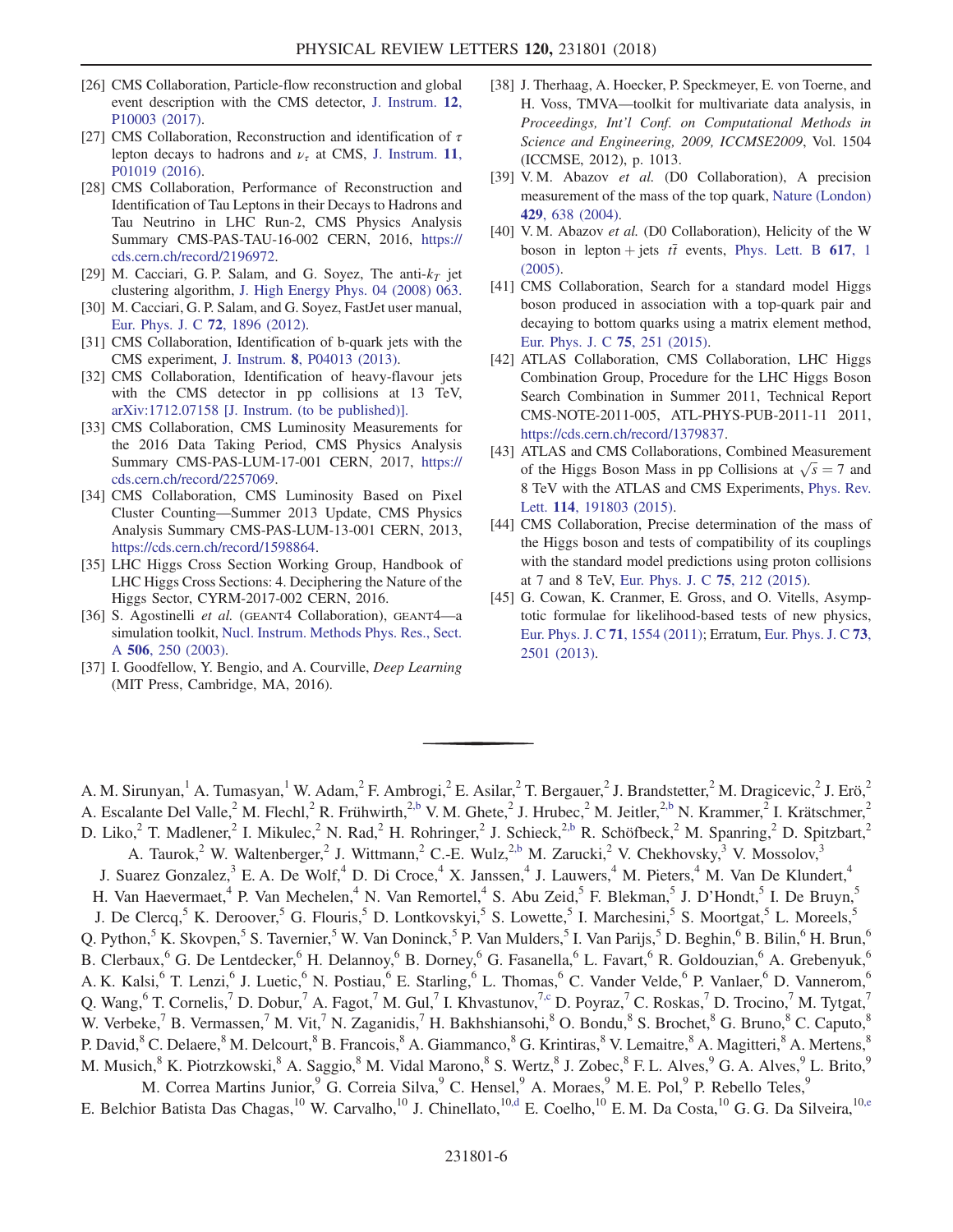<span id="page-6-12"></span><span id="page-6-11"></span><span id="page-6-10"></span><span id="page-6-9"></span><span id="page-6-8"></span><span id="page-6-7"></span><span id="page-6-6"></span><span id="page-6-5"></span><span id="page-6-4"></span><span id="page-6-3"></span><span id="page-6-2"></span><span id="page-6-1"></span><span id="page-6-0"></span>D. De Jesus Damiao,<sup>10</sup> C. De Oliveira Martins,<sup>10</sup> S. Fonseca De Souza,<sup>10</sup> H. Malbouisson,<sup>10</sup> D. Matos Figueiredo,<sup>10</sup> M. Melo De Almeida,<sup>10</sup> C. Mora Herrera,<sup>10</sup> L. Mundim,<sup>10</sup> H. Nogima,<sup>10</sup> W. L. Prado Da Silva,<sup>10</sup> L. J. Sanchez Rosas,<sup>10</sup> A. Santoro,<sup>10</sup> A. Sznajder,<sup>10</sup> M. Thiel,<sup>10</sup> E. J. Tonelli Manganote,<sup>1[0,d](#page-15-2)</sup> F. Torres Da Silva De Araujo,<sup>10</sup> A. Vilela Pereira,<sup>10</sup> S. Ahuja,<sup>11a</sup> C. A. Bernardes,<sup>11a</sup> L. Calligaris,<sup>11a</sup> T. R. Fernandez Perez Tomei,<sup>11a</sup> E. M. Gregores,<sup>11b</sup> P. G. Mercadante,<sup>11b</sup> S. F. Novaes, <sup>11a</sup> Sandra S. Padula, <sup>11a</sup> D. Romero Abad, <sup>11b</sup> A. Aleksandrov, <sup>12</sup> R. Hadjiiska, <sup>12</sup> P. Iaydjiev, <sup>12</sup> A. Marinov, <sup>12</sup> M. Misheva, <sup>12</sup> M. Rodozov, <sup>12</sup> M. Shopova, <sup>12</sup> G. Sultanov, <sup>12</sup> A. Dimitrov, <sup>13</sup> L. Litov, <sup>13</sup> B. Pavlov, <sup>13</sup> P. Petkov, <sup>13</sup> W. Fang, <sup>14, f</sup> X. Gao,<sup>14[,f](#page-15-4)</sup> L. Yuan,<sup>14</sup> M. Ahmad,<sup>15</sup> J. G. Bian,<sup>15</sup> G. M. Chen,<sup>15</sup> H. S. Chen,<sup>15</sup> M. Chen,<sup>15</sup> Y. Chen,<sup>15</sup> C. H. Jiang,<sup>1</sup> D. Leggat,<sup>15</sup> H. Liao,<sup>15</sup> Z. Liu,<sup>15</sup> F. Romeo,<sup>15</sup> S. M. Shaheen,<sup>15[,g](#page-15-5)</sup> A. Spiezia,<sup>15</sup> J. Tao,<sup>15</sup> C. Wang,<sup>15</sup> Z. Wang,<sup>15</sup> E. Yazgan,<sup>15</sup> H. Zhang,  $^{15}$  J. Zhao,  $^{15}$  Y. Ban,  $^{16}$  G. Chen,  $^{16}$  A. Levin,  $^{16}$  J. Li,  $^{16}$  L. Li,  $^{16}$  Q. Li,  $^{16}$  Y. Mao,  $^{16}$  S. J. Qian,  $^{16}$  D. Wang,  $^{16}$  Z. Xu,  $^{16}$ Y. Wang, <sup>17</sup> C. Avila, <sup>18</sup> A. Cabrera, <sup>18</sup> C. A. Carrillo Montoya, <sup>18</sup> L. F. Chaparro Sierra, <sup>18</sup> C. Florez, <sup>18</sup> C. F. González Hernández,<sup>18</sup> M. A. Segura Delgado,<sup>18</sup> B. Courbon,<sup>19</sup> N. Godinovic,<sup>19</sup> D. Lelas,<sup>19</sup> I. Puljak,<sup>19</sup> T. Sculac,<sup>19</sup> Z. Antunovic,<sup>20</sup> M. Kovac,<sup>20</sup> V. Brigljevic,<sup>21</sup> D. Ferencek,<sup>21</sup> K. Kadija,<sup>21</sup> B. Mesic,<sup>21</sup> A. Starodumov,<sup>21[,h](#page-15-6)</sup> T. Susa,<sup>21</sup> M. W. Ather,<sup>22</sup> A. Attikis,<sup>22</sup> M. Kolosova,<sup>22</sup> G. Mavromanolakis,<sup>22</sup> J. Mousa,<sup>22</sup> C. Nicolaou,<sup>22</sup> F. Ptochos,<sup>22</sup> P. A. Razis,<sup>22</sup> H. Rykaczewski,<sup>22</sup> M. Finger,<sup>23[,i](#page-15-7)</sup> M. Finger Jr.,<sup>23,i</sup> E. Ayala,<sup>24</sup> E. Carrera Jarrin,<sup>25</sup> H. Abdalla,<sup>26[,j](#page-15-8)</sup> A. A. Abdelalim,<sup>2[6,k,l](#page-15-9)</sup> A. Mohamed,<sup>2[6,l](#page-15-10)</sup> S. Bhowmik,<sup>27</sup> A. Carvalho Antunes De Oliveira,<sup>27</sup> R. K. Dewanjee,<sup>27</sup> K. Ehataht,<sup>27</sup> M. Kadastik,<sup>27</sup> M. Raidal,<sup>27</sup> C. Veelken,<sup>27</sup> P. Eerola,<sup>28</sup> H. Kirschenmann,<sup>28</sup> J. Pekkanen,<sup>28</sup> M. Voutilainen,<sup>28</sup> J. Havukainen,<sup>29</sup> J. K. Heikkilä,<sup>29</sup> T. Järvinen,<sup>29</sup> V. Karimäki,<sup>29</sup> R. Kinnunen,<sup>29</sup> T. Lampén,<sup>29</sup> K. Lassila-Perini,<sup>29</sup> S. Laurila,<sup>29</sup> S. Lehti,<sup>29</sup> T. Lindén,<sup>29</sup> P. Luukka,<sup>29</sup> T. Mäenpää,<sup>29</sup> H. Siikonen,<sup>29</sup> E. Tuominen,<sup>29</sup> J. Tuominiemi,<sup>29</sup> T. Tuuva,<sup>30</sup> M. Besancon,<sup>31</sup> F. Couderc,<sup>31</sup> M. Dejardin,<sup>31</sup> D. Denegri,<sup>31</sup> J. L. Faure,<sup>31</sup> F. Ferri,<sup>31</sup> S. Ganjour,<sup>31</sup> A. Givernaud,<sup>31</sup> P. Gras,<sup>31</sup> G. Hamel de Monchenault,<sup>31</sup> P. Jarry,<sup>31</sup> C. Leloup,<sup>31</sup> E. Locci,<sup>31</sup> J. Malcles,<sup>31</sup> G. Negro,<sup>31</sup> J. Rander,<sup>31</sup> A. Rosowsky,<sup>31</sup> M. Ö. Sahin,<sup>31</sup> M. Titov,<sup>31</sup> A. Abdulsalam,<sup>3[2,m](#page-15-11)</sup> C. Amendola,<sup>32</sup> I. Antropov,<sup>32</sup> F. Beaudette,<sup>32</sup> P. Busson,<sup>32</sup> C. Charlot,<sup>32</sup> R. Granier de Cassagnac,<sup>32</sup> I. Kucher,<sup>32</sup> A. Lobanov,<sup>32</sup> J. Martin Blanco,<sup>32</sup> M. Nguyen,<sup>32</sup> C. Ochando,<sup>32</sup> G. Ortona,<sup>32</sup> P. Pigard,<sup>32</sup> R. Salerno,<sup>32</sup> J. B. Sauvan,<sup>32</sup> Y. Sirois,<sup>32</sup> A. G. Stahl Leiton,<sup>32</sup> A. Zabi,<sup>32</sup> A. Zghiche,<sup>32</sup> J.-L. Agram,<sup>3[3,n](#page-15-12)</sup> J. Andrea,<sup>33</sup> D. Bloch,<sup>33</sup> J.-M. Brom,<sup>33</sup> E. C. Chabert,<sup>33</sup> V. Cherepanov,<sup>33</sup> C. Collard,<sup>33</sup> E. Conte,<sup>3[3,n](#page-15-12)</sup> J.-C. Fontaine,<sup>33[,n](#page-15-12)</sup> D. Gelé,<sup>33</sup> U. Goerlach,<sup>33</sup> M. Jansová,<sup>33</sup> A.-C. Le Bihan,<sup>33</sup> N. Tonon,<sup>33</sup> P. Van Hove,<sup>33</sup> S. Gadrat,<sup>34</sup> S. Beauceron,<sup>35</sup> C. Bernet,<sup>35</sup> G. Boudoul,<sup>35</sup> N. Chanon,<sup>35</sup> R. Chierici,<sup>35</sup> D. Contardo,<sup>35</sup> P. Depasse,<sup>35</sup> H. El Mamouni,<sup>35</sup> J. Fay,<sup>35</sup> L. Finco,<sup>35</sup> S. Gascon,<sup>35</sup> M. Gouzevitch,<sup>35</sup> G. Grenier,<sup>35</sup> B. Ille,<sup>35</sup> F. Lagarde,<sup>35</sup> I. B. Laktineh,<sup>35</sup> H. Lattaud,<sup>35</sup> M. Lethuillier,<sup>35</sup> L. Mirabito,<sup>35</sup> A. L. Pequegnot,<sup>35</sup> S. Perries,<sup>35</sup> A. Popov,<sup>35,0</sup> V. Sordini,<sup>35</sup> M. Vander Donckt,<sup>35</sup> S. Viret,<sup>35</sup> S. Zhang,<sup>35</sup> A. Khvedelidze,<sup>3[6,i](#page-15-7)</sup> Z. Tsamalaidze,<sup>3[7,i](#page-15-7)</sup> C. Autermann,<sup>38</sup> L. Feld,<sup>38</sup> M. K. Kiesel,<sup>38</sup> K. Klein,<sup>38</sup> M. Lipinski,<sup>38</sup> M. Preuten,<sup>38</sup> M. P. Rauch,<sup>38</sup> C. Schomakers,<sup>38</sup> J. Schulz,<sup>38</sup> M. Teroerde,<sup>38</sup> B. Wittmer,<sup>38</sup> V. Zhukov,<sup>38,0</sup> A. Albert,<sup>39</sup> D. Duchardt,<sup>39</sup> M. Endres,<sup>39</sup> M. Erdmann,<sup>39</sup> T. Esch,<sup>39</sup> R. Fischer,<sup>39</sup> S. Ghosh,<sup>39</sup> A. Güth,<sup>39</sup> T. Hebbeker,<sup>39</sup> C. Heidemann,<sup>39</sup> K. Hoepfner,<sup>39</sup> H. Keller,<sup>39</sup> S. Knutzen,<sup>39</sup> L. Mastrolorenzo,<sup>39</sup> M. Merschmeyer,<sup>39</sup> A. Meyer,<sup>39</sup> P. Millet,<sup>39</sup> S. Mukherjee,<sup>39</sup> T. Pook,<sup>39</sup> M. Radziej,<sup>39</sup> Y. Rath,<sup>39</sup> H. Reithler,<sup>39</sup> M. Rieger,<sup>39</sup> F. Scheuch,<sup>39</sup> A. Schmidt,<sup>39</sup> D. Teyssier,<sup>39</sup> G. Flügge,<sup>40</sup> O. Hlushchenko,<sup>40</sup> T. Kress,<sup>40</sup> A. Künsken,<sup>40</sup> T. Müller,<sup>40</sup> A. Nehrkorn,<sup>40</sup> A. Nowack,<sup>40</sup> C. Pistone,<sup>40</sup> O. Pooth,<sup>40</sup> D. Roy,<sup>40</sup> H. Sert,<sup>40</sup> A. Stahl,<sup>4[0,p](#page-15-14)</sup> M. Aldaya Martin,<sup>41</sup> T. Arndt,<sup>41</sup> C. Asawatangtrakuldee,<sup>41</sup> I. Babounikau,<sup>41</sup> K. Beernaert,<sup>41</sup> O. Behnke,<sup>41</sup> U. Behrens,<sup>41</sup> A. Bermúdez Martínez,<sup>41</sup> D. Bertsche,<sup>41</sup> A. A. Bin Anuar,<sup>41</sup> K. Borras,<sup>41[,q](#page-15-15)</sup> V. Botta,<sup>41</sup> A. Campbell,<sup>41</sup> P. Connor,<sup>41</sup> C. Contreras-Campana,<sup>41</sup> F. Costanza,<sup>41</sup> V. Danilov,<sup>41</sup> A. De Wit,<sup>41</sup> M. M. Defranchis,<sup>41</sup> C. Diez Pardos,<sup>41</sup> D. Domínguez Damiani,<sup>41</sup> G. Eckerlin,<sup>41</sup> T. Eichhorn,<sup>41</sup> A. Elwood,<sup>41</sup> E. Eren,<sup>41</sup> E. Gallo,<sup>4[1,r](#page-15-16)</sup> A. Geiser,<sup>41</sup> J. M. Grados Luyando,<sup>41</sup> A. Grohsjean,<sup>41</sup> P. Gunnellini,<sup>41</sup> M. Guthoff,<sup>41</sup> M. Haranko,<sup>41</sup> A. Harb,<sup>41</sup> J. Hauk,<sup>41</sup> H. Jung,<sup>41</sup> M. Kasemann,<sup>41</sup> J. Keaveney,<sup>41</sup> C. Kleinwort,<sup>41</sup> J. Knolle,<sup>41</sup> D. Krücker,<sup>41</sup> W. Lange,<sup>41</sup> A. Lelek,<sup>41</sup> T. Lenz,<sup>41</sup> K. Lipka,<sup>41</sup> W. Lohmann,<sup>41[,s](#page-15-17)</sup> R. Mankel,<sup>41</sup> I.-A. Melzer-Pellmann,<sup>41</sup> A. B. Meyer,<sup>41</sup> M. Meyer,<sup>41</sup> M. Missiroli,<sup>41</sup> G. Mittag,<sup>41</sup> J. Mnich,<sup>41</sup> V. Myronenko,<sup>41</sup> S. K. Pflitsch,<sup>41</sup> D. Pitzl,<sup>41</sup> A. Raspereza,<sup>41</sup> A. Saibel,<sup>41</sup> M. Savitskyi,<sup>41</sup> P. Saxena,<sup>41</sup> P. Schütze,<sup>41</sup> C. Schwanenberger,<sup>41</sup> R. Shevchenko,<sup>41</sup> A. Singh,<sup>41</sup> H. Tholen,<sup>41</sup> O. Turkot,<sup>41</sup> A. Vagnerini,<sup>41</sup> G. P. Van Onsem,<sup>41</sup> R. Walsh,<sup>41</sup> Y. Wen,<sup>41</sup> K. Wichmann,<sup>41</sup> C. Wissing,<sup>41</sup> O. Zenaiev,<sup>41</sup> R. Aggleton,<sup>42</sup> S. Bein,<sup>42</sup> L. Benato,<sup>42</sup> A. Benecke,<sup>42</sup> V. Blobel,<sup>42</sup> M. Centis Vignali,<sup>42</sup> T. Dreyer,<sup>42</sup> E. Garutti,<sup>42</sup> D. Gonzalez,<sup>42</sup> J. Haller,<sup>42</sup> A. Hinzmann,<sup>42</sup> A. Karavdina,<sup>42</sup> G. Kasieczka,<sup>42</sup> R. Klanner,<sup>42</sup> R. Kogler,<sup>42</sup> N. Kovalchuk,<sup>42</sup> S. Kurz,<sup>42</sup> V. Kutzner,<sup>42</sup> J. Lange,<sup>42</sup> D. Marconi,<sup>42</sup> J. Multhaup,<sup>42</sup> M. Niedziela,<sup>42</sup> D. Nowatschin,<sup>42</sup> A. Perieanu,<sup>42</sup> A. Reimers,<sup>42</sup> O. Rieger,<sup>42</sup> C. Scharf,<sup>42</sup> P. Schleper,<sup>42</sup> S. Schumann,<sup>42</sup> J. Schwandt,<sup>42</sup> J. Sonneveld,<sup>42</sup> H. Stadie,<sup>42</sup> G. Steinbrück,<sup>42</sup> F.M. Stober,<sup>42</sup> M. Stöver,<sup>42</sup> D. Troendle,<sup>42</sup> A. Vanhoefer,<sup>42</sup> B. Vormwald,<sup>42</sup> M. Akbiyik,<sup>43</sup> C. Barth,<sup>43</sup> M. Baselga,<sup>43</sup> S. Baur,<sup>43</sup> E. Butz,<sup>43</sup> R. Caspart,<sup>43</sup> T. Chwalek,<sup>43</sup> F. Colombo,<sup>43</sup>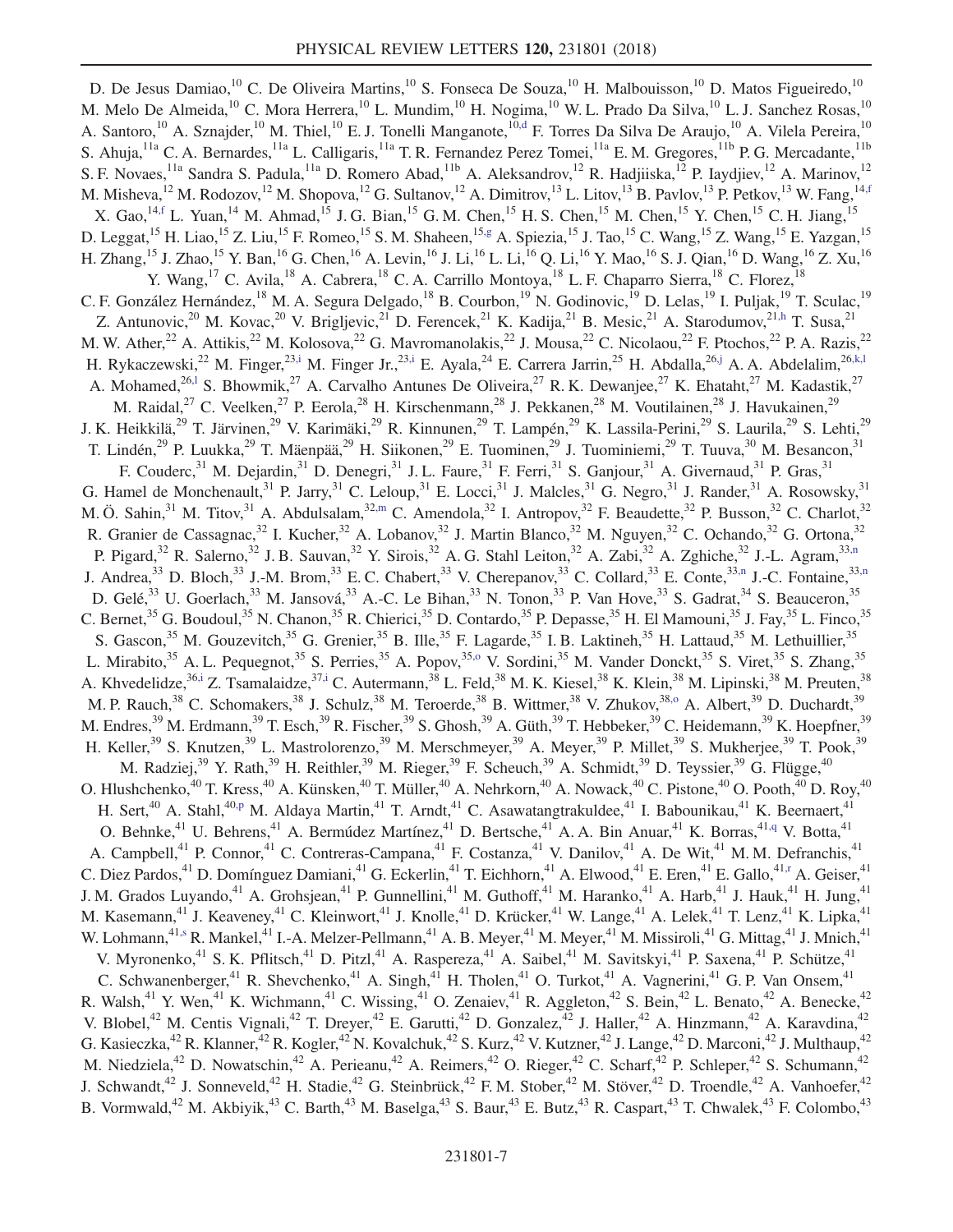<span id="page-7-9"></span><span id="page-7-8"></span><span id="page-7-7"></span><span id="page-7-6"></span><span id="page-7-5"></span><span id="page-7-4"></span><span id="page-7-3"></span><span id="page-7-2"></span><span id="page-7-1"></span><span id="page-7-0"></span>W. De Boer,<sup>43</sup> A. Dierlamm,<sup>43</sup> K. El Morabit,<sup>43</sup> N. Faltermann,<sup>43</sup> B. Freund,<sup>43</sup> M. Giffels,<sup>43</sup> M. A. Harrendorf,<sup>43</sup> F. Hartmann,<sup>4[3,p](#page-15-14)</sup> S. M. Heindl,<sup>43</sup> U. Husemann,<sup>43</sup> F. Kassel,<sup>43,p</sup> I. Katkov,<sup>43[,o](#page-15-13)</sup> P. Keicher,<sup>43</sup> S. Kudella,<sup>43</sup> H. Mildner,<sup>43</sup> S. Mitra,<sup>43</sup> M. U. Mozer,<sup>43</sup> Th. Müller,<sup>43</sup> M. Plagge,<sup>43</sup> G. Quast,<sup>43</sup> K. Rabbertz,<sup>43</sup> M. Schröder,<sup>43</sup> I. Shvetsov,<sup>43</sup> G. Sieber,<sup>43</sup> H. J. Simonis,<sup>43</sup> R. Ulrich,<sup>43</sup> S. Wayand,<sup>43</sup> M. Waßmer,<sup>43</sup> M. Weber,<sup>43</sup> T. Weiler,<sup>43</sup> S. Williamson,<sup>43</sup> C. Wöhrmann,<sup>43</sup> R. Wolf,<sup>43</sup> G. Anagnostou,<sup>44</sup> G. Daskalakis,<sup>44</sup> T. Geralis,<sup>44</sup> A. Kyriakis,<sup>44</sup> D. Loukas,<sup>44</sup> G. Paspalaki,<sup>44</sup> I. Topsis-Giotis,<sup>44</sup> G. Karathanasis,<sup>45</sup> S. Kesisoglou,<sup>45</sup> P. Kontaxakis,<sup>45</sup> A. Panagiotou,<sup>45</sup> I. Papavergou,<sup>45</sup> N. Saoulidou,<sup>45</sup> E. Tziaferi,<sup>45</sup> K. Vellidis,<sup>45</sup> K. Kousouris,<sup>46</sup> I. Papakrivopoulos,<sup>46</sup> G. Tsipolitis,<sup>46</sup> I. Evangelou,<sup>47</sup> C. Foudas,<sup>47</sup> P. Gianneios,<sup>47</sup> P. Katsoulis,<sup>47</sup> P. Kokkas,<sup>47</sup> S. Mallios,<sup>47</sup> N. Manthos,<sup>47</sup> I. Papadopoulos,<sup>47</sup> E. Paradas,<sup>47</sup> J. Strologas,<sup>47</sup> F. A. Triantis,<sup>47</sup> D. Tsitsonis,<sup>47</sup> M. Bartók,<sup>4[8,t](#page-15-18)</sup> M. Csanad,<sup>48</sup> N. Filipovic,<sup>48</sup> P. Major,<sup>48</sup> M. I. Nagy,<sup>48</sup> G. Pasztor,<sup>48</sup> O. Surányi,<sup>48</sup> G. I. Veres,<sup>48</sup> G. Bencze,<sup>49</sup> C. Hajdu,<sup>49</sup> D. Horvath,<sup>4[9,u](#page-15-19)</sup> Á. Hunyadi,<sup>49</sup> F. Sikler,<sup>49</sup> V. Veszpremi,<sup>49</sup> G. Vesztergombi,<sup>49[,a](#page-15-20)</sup> T. Á. Vámi,<sup>49</sup> N. Beni,<sup>50</sup> S. Czellar,<sup>50</sup> J. Karancsi,<sup>50[,v](#page-15-21)</sup> A. Makovec,<sup>50</sup> J. Molnar,<sup>50</sup> Z. Szillasi,<sup>50</sup> P. Raics,<sup>51</sup> Z. L. Trocsanyi,<sup>51</sup> B. Ujvari,<sup>51</sup> S. Choudhury,<sup>52</sup> J. R. Komaragiri,<sup>52</sup> P. C. Tiwari,<sup>52</sup> S. Bahinipati,<sup>5[3,w](#page-15-22)</sup> C. Kar,<sup>53</sup> P. Mal,<sup>53</sup> K. Mandal,<sup>53</sup> A. Nayak,<sup>5[3,x](#page-15-23)</sup> D. K. Sahoo,<sup>5[3,w](#page-15-22)</sup> S. K. Swain,<sup>53</sup> S. Bansal,<sup>54</sup> S. B. Beri,<sup>54</sup> V. Bhatnagar,<sup>54</sup> S. Chauhan,<sup>54</sup> R. Chawla,<sup>54</sup> N. Dhingra,<sup>54</sup> R. Gupta, <sup>54</sup> A. Kaur, <sup>54</sup> A. Kaur, <sup>54</sup> M. Kaur, <sup>54</sup> S. Kaur, <sup>54</sup> R. Kumar, <sup>54</sup> P. Kumari, <sup>54</sup> M. Lohan, <sup>54</sup> A. Mehta, <sup>54</sup> K. Sandeep, <sup>54</sup> S. Sharma,<sup>54</sup> J. B. Singh,<sup>54</sup> G. Walia,<sup>54</sup> Ashok Kumar,<sup>55</sup> Aashaq Shah,<sup>55</sup> A. Bhardwaj,<sup>55</sup> B. C. Choudhary,<sup>55</sup> R. B. Garg,<sup>55</sup> M. Gola,<sup>55</sup> S. Keshri,<sup>55</sup> S. Malhotra,<sup>55</sup> M. Naimuddin,<sup>55</sup> P. Priyanka,<sup>55</sup> K. Ranjan,<sup>55</sup> R. Sharma,<sup>55</sup> R. Bhardwaj,<sup>56[,y](#page-15-24)</sup> M. Bharti,<sup>56</sup> R. Bhattacharya,<sup>56</sup> S. Bhattacharya,<sup>56</sup> U. Bhawandeep,<sup>5[6,y](#page-15-24)</sup> D. Bhowmik,<sup>56</sup> S. Dey,<sup>56</sup> S. Dutt,<sup>56[,y](#page-15-24)</sup> S. Dutta,<sup>56</sup> S. Ghosh,<sup>56</sup> K. Mondal,<sup>56</sup> S. Nandan,<sup>56</sup> A. Purohit,<sup>56</sup> P. K. Rout,<sup>56</sup> A. Roy,<sup>56</sup> S. Roy Chowdhury,<sup>56</sup> G. Saha,<sup>56</sup> S. Sarkar,<sup>56</sup> M. Sharan,<sup>56</sup> B. Singh,<sup>56</sup> S. Thakur,<sup>5[6,y](#page-15-24)</sup> P. K. Behera,<sup>57</sup> R. Chudasama,<sup>58</sup> D. Dutta,<sup>58</sup> V. Jha,<sup>58</sup> V. Kumar,<sup>58</sup> P. K. Netrakanti,<sup>58</sup> L. M. Pant,<sup>58</sup> P. Shukla,<sup>58</sup> Ravindra Kumar Verma,<sup>59</sup> T. Aziz,<sup>59</sup> M. A. Bhat,<sup>59</sup> S. Dugad,<sup>59</sup> G. B. Mohanty,<sup>59</sup> N. Sur,<sup>59</sup> B. Sutar,<sup>59</sup> S. Banerjee,<sup>60</sup> S. Bhattacharya,<sup>60</sup> S. Chatterjee,<sup>60</sup> P. Das,<sup>60</sup> M. Guchait,<sup>60</sup> Sa. Jain,<sup>60</sup> S. Karmakar,<sup>60</sup> S. Kumar,<sup>60</sup> M. Maity, $^{60,z}$  $^{60,z}$  $^{60,z}$  G. Majumder, $^{60}$  K. Mazumdar, $^{60}$  N. Sahoo, $^{60}$  T. Sarkar, $^{60,z}$  $^{60,z}$  $^{60,z}$  S. Chauhan, $^{61}$  S. Dube, $^{61}$  V. Hegde, $^{61}$  A. Kapoor, $^{61}$ K. Kothekar, <sup>61</sup> S. Pandey, <sup>61</sup> A. Rane, <sup>61</sup> S. Sharma, <sup>61</sup> S. Chenarani, <sup>62[,aa](#page-15-26)</sup> E. Eskandari Tadavani, <sup>62</sup> S. M. Etesami, <sup>6[2,aa](#page-15-26)</sup> M. Khakzad,<sup>62</sup> M. Mohammadi Najafabadi,<sup>62</sup> M. Naseri,<sup>62</sup> F. Rezaei Hosseinabadi,<sup>62</sup> B. Safarzadeh,<sup>62[,bb](#page-15-27)</sup> M. Zeinali,<sup>62</sup> M. Felcini,<sup>63</sup> M. Grunewald,<sup>63</sup> M. Abbrescia,<sup>64a,64b</sup> C. Calabria,<sup>64a,64b</sup> A. Colaleo,<sup>64a</sup> D. Creanza,<sup>64a,64c</sup> L. Cristella,<sup>64a,64b</sup> N. De Filippis, <sup>64a,64c</sup> M. De Palma, <sup>64a,64b</sup> A. Di Florio, <sup>64a,64b</sup> F. Errico, <sup>64a,64b</sup> L. Fiore, <sup>64a</sup> A. Gelmi, <sup>64a,64b</sup> G. Iaselli, <sup>64a,64c</sup> M. Ince,<sup>64a,64b</sup> S. Lezki,<sup>64a,64b</sup> G. Maggi,<sup>64a,64c</sup> M. Maggi,<sup>64a</sup> G. Miniello,<sup>64a,64b</sup> S. My,<sup>64a,64b</sup> S. Nuzzo,<sup>64a,64b</sup> A. Pompili,<sup>64a,64b</sup> G. Pugliese, <sup>64a,64c</sup> R. Radogna, <sup>64a</sup> A. Ranieri, <sup>64a</sup> G. Selvaggi, <sup>64a,64b</sup> A. Sharma, <sup>64a</sup> L. Silvestris, <sup>64a</sup> R. Venditti, <sup>64a</sup> P. Verwilligen,<sup>64a</sup> G. Zito,<sup>64a</sup> G. Abbiendi,<sup>65a</sup> C. Battilana,<sup>65a,65b</sup> D. Bonacorsi,<sup>65a,65b</sup> L. Borgonovi,<sup>65a,65b</sup> S. Braibant-Giacomelli,<sup>65a,65b</sup> R. Campanini,<sup>65a,65b</sup> P. Capiluppi,<sup>65a,65b</sup> A. Castro,<sup>65a,65b</sup> F. R. Cavallo,<sup>65a</sup> S. S. Chhibra,<sup>65a,65b</sup> C. Ciocca,<sup>65a</sup> G. Codispoti,<sup>65a,65b</sup> M. Cuffiani,<sup>65a,65b</sup> G. M. Dallavalle,<sup>65a</sup> F. Fabbri,<sup>65a</sup> A. Fanfani,<sup>65a,65b</sup> P. Giacomelli,<sup>65a</sup> C. Grandi,<sup>65a</sup> L. Guiducci,<sup>65a,65b</sup> F. Iemmi,<sup>65a,65b</sup> S. Marcellini,<sup>65a</sup> G. Masetti,<sup>65a</sup> A. Montanari,<sup>65a</sup> F. L. Navarria,<sup>65a,65b</sup> A. Perrotta,<sup>65a</sup> F. Primavera,<sup>65a,65b[,p](#page-15-14)</sup> A. M. Rossi,<sup>65a,65b</sup> T. Rovelli,<sup>65a,65b</sup> G. P. Siroli,<sup>65a,65b</sup> N. Tosi,<sup>65a</sup> S. Albergo,<sup>66a,66b</sup> A. Di Mattia,<sup>66a</sup> R. Potenza,<sup>66a,66b</sup> A. Tricomi,<sup>66a,66b</sup> C. Tuve,<sup>66a,66b</sup> G. Barbagli,<sup>67a</sup> K. Chatterjee,<sup>67a,67b</sup> V. Ciulli,<sup>67a,67b</sup> C. Civinini,<sup>67a</sup> R. D'Alessandro,<sup>67a,67b</sup> E. Focardi,<sup>67a,67b</sup> G. Latino,<sup>67a</sup> P. Lenzi,<sup>67a,67b</sup> M. Meschini,<sup>67a</sup> S. Paoletti,<sup>67a</sup> L. Russo, <sup>67[a,cc](#page-15-28)</sup> G. Sguazzoni, <sup>67a</sup> D. Strom, <sup>67a</sup> L. Viliani, <sup>67a</sup> L. Benussi, <sup>68</sup> S. Bianco, <sup>68</sup> F. Fabbri, <sup>68</sup> D. Piccolo, <sup>68</sup> F. Ferro, <sup>69a</sup> F. Ravera, $^{69a,69b}$  E. Robutti, $^{69a}$  S. Tosi, $^{69a,69b}$  A. Benaglia, $^{70a}$  A. Beschi, $^{70b}$  L. Brianza, $^{70a,70b}$  F. Brivio, $^{70a,70b}$  V. Ciriolo, $^{70a,70b,p}$  $^{70a,70b,p}$  $^{70a,70b,p}$ S. Di Guida,  $70a,p$  $70a,p$  M. E. Dinardo,  $70a,70b$  S. Fiorendi,  $70a,70b$  S. Gennai,  $70a$  A. Ghezzi,  $70a,70b$  P. Govoni,  $70a,70b$  M. Malberti,  $70a,70b$ S. Malvezzi,<sup>70a</sup> A. Massironi,<sup>70a,70b</sup> D. Menasce,<sup>70a</sup> L. Moroni,<sup>70a</sup> M. Paganoni,<sup>70a,70b</sup> D. Pedrini,<sup>70a</sup> S. Ragazzi,<sup>70a,70b</sup> T. Tabarelli de Fatis,<sup>70a,70b</sup> D. Zuolo,<sup>70a</sup> S. Buontempo,<sup>71a</sup> N. Cavallo,<sup>71a,71c</sup> A. Di Crescenzo,<sup>71a,71b</sup> F. Fabozzi,<sup>71a,71c</sup> F. Fienga, <sup>71a</sup> G. Galati, <sup>71a</sup> A. O. M. Iorio, <sup>71a,71b</sup> W. A. Khan, <sup>71a</sup> L. Lista, <sup>71a</sup> S. Meola, <sup>71a,71d[,p](#page-15-14)</sup> P. Paolucci, <sup>71a,p</sup> C. Sciacca, <sup>71a,71b</sup> E. Voevodina,<sup>71a,71b</sup> P. Azzi,<sup>72a</sup> N. Bacchetta,<sup>72a</sup> D. Bisello,<sup>72a,72b</sup> A. Boletti,<sup>72a,72b</sup> A. Bragagnolo,<sup>72a</sup> R. Carlin,<sup>72a,72b</sup> P. Checchia,<sup>72a</sup> M. Dall'Osso,<sup>72a,72b</sup> P. De Castro Manzano,<sup>72a</sup> T. Dorigo,<sup>72a</sup> F. Fanzago,<sup>72a</sup> U. Gasparini,<sup>72a,72b</sup> A. Gozzelino,<sup>72a</sup> S. Y. Hoh,<sup>72a</sup> S. Lacaprara,<sup>72a</sup> P. Lujan,<sup>72a</sup> M. Margoni,<sup>72a,72b</sup> A. T. Meneguzzo,<sup>72a,72b</sup> J. Pazzini,<sup>72a,72b</sup> N. Pozzobon,<sup>72a,72b</sup> P. Ronchese,<sup>72a,72b</sup> R. Rossin,<sup>72a,72b</sup> F. Simonetto,<sup>72a,72b</sup> A. Tiko,<sup>72a</sup> E. Torassa,<sup>72a</sup> M. Zanetti,<sup>72a,72b</sup> P. Zotto,<sup>72a,72b</sup> G. Zumerle,<sup>72a,72b</sup> A. Braghieri,<sup>73a</sup> A. Magnani,<sup>73a</sup> P. Montagna,<sup>73a,73b</sup> S. P. Ratti,<sup>73a,73b</sup> V. Re,<sup>73a</sup> M. Ressegotti,<sup>73a,73b</sup> C. Riccardi,<sup>73a,73b</sup> P. Salvini,<sup>73a</sup> I. Vai,<sup>73a,73b</sup> P. Vitulo,<sup>73a,73b</sup> L. Alunni Solestizi,<sup>74a,74b</sup> M. Biasini,<sup>74a,74b</sup> G. M. Bilei,<sup>74a</sup> C. Cecchi,<sup>74a,74b</sup> D. Ciangottini,<sup>74a,74b</sup> L. Fanò,<sup>74a,74b</sup> P. Lariccia,<sup>74a,74b</sup> R. Leonardi,<sup>74a,74b</sup> E. Manoni,<sup>74a</sup> G. Mantovani,<sup>74a,74b</sup> V. Mariani,<sup>74a,74b</sup> M. Menichelli,<sup>74a</sup> A. Rossi,<sup>74a,74b</sup> A. Santocchia,<sup>74a,74b</sup> D. Spiga,<sup>74a</sup> K. Androsov,<sup>75a</sup>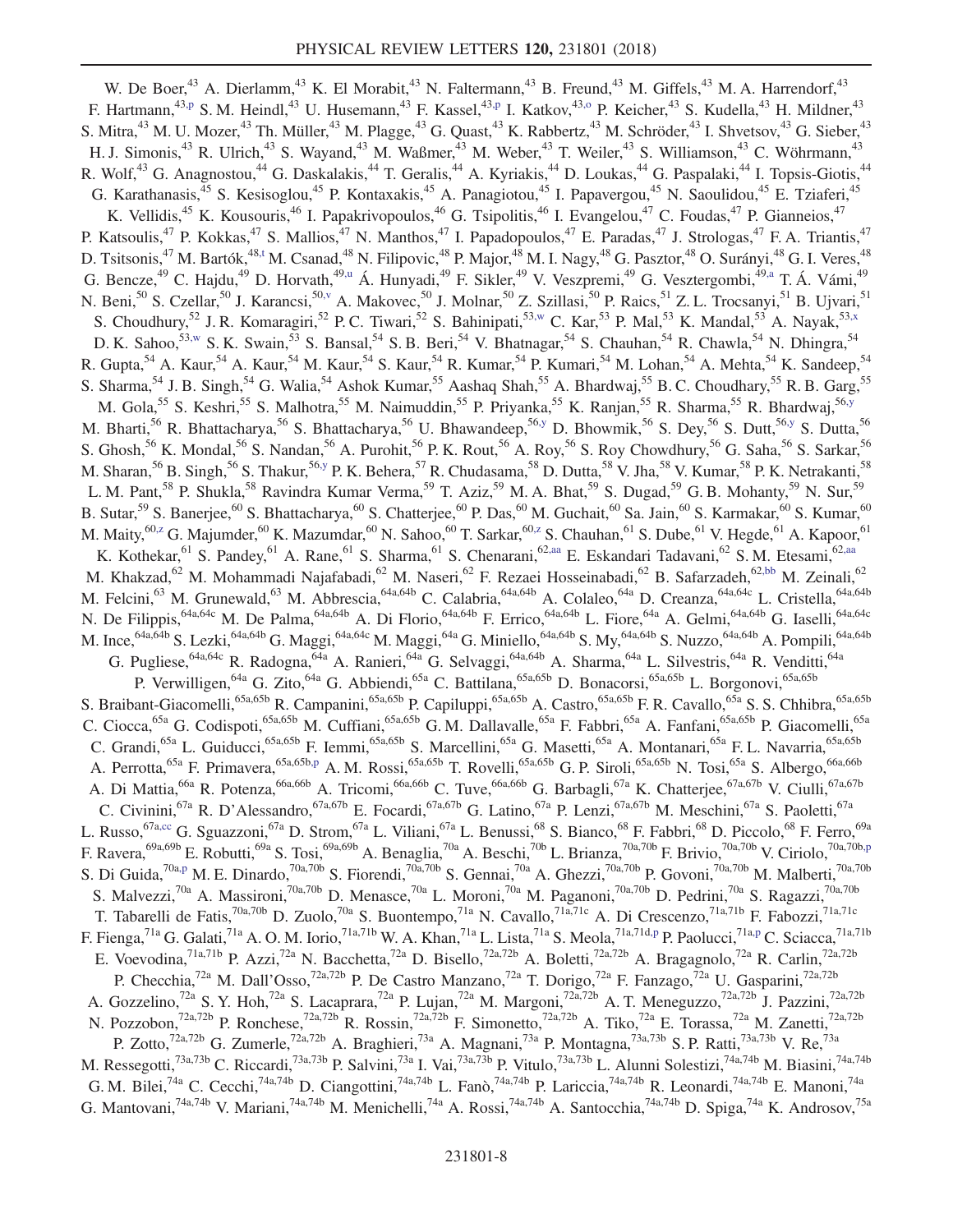<span id="page-8-10"></span><span id="page-8-9"></span><span id="page-8-8"></span><span id="page-8-7"></span><span id="page-8-6"></span><span id="page-8-5"></span><span id="page-8-4"></span><span id="page-8-3"></span><span id="page-8-2"></span><span id="page-8-1"></span><span id="page-8-0"></span>P. Azzurri,<sup>75a</sup> G. Bagliesi,<sup>75a</sup> L. Bianchini,<sup>75a</sup> T. Boccali,<sup>75a</sup> L. Borrello,<sup>75a</sup> R. Castaldi,<sup>75a</sup> M. A. Ciocci,<sup>75a,75b</sup> R. Dell'Orso,<sup>75a</sup> G. Fedi,<sup>75a</sup> F. Fiori,<sup>75a,75c</sup> L. Giannini,<sup>75a,75c</sup> A. Giassi,<sup>75a</sup> M. T. Grippo,<sup>75a</sup> F. Ligabue,<sup>75a,75c</sup> E. Manca,<sup>75a,75c</sup> G. Mandorli,<sup>75a,75c</sup> A. Messineo,<sup>75a,75b</sup> F. Palla,<sup>75a</sup> A. Rizzi,<sup>75a,75b</sup> P. Spagnolo,<sup>75a</sup> R. Tenchini,<sup>75a</sup> G. Tonelli,<sup>75a,75b</sup> A. Venturi,<sup>75a</sup> P. G. Verdini,<sup>75a</sup> L. Barone,<sup>76a,76b</sup> F. Cavallari,<sup>76a</sup> M. Cipriani,<sup>76a,76b</sup> N. Daci,<sup>76a</sup> D. Del Re,<sup>76a,76b</sup> E. Di Marco,<sup>76a,76b</sup> M. Diemoz,<sup>76a</sup> S. Gelli,<sup>76a,76b</sup> E. Longo,<sup>76a,76b</sup> B. Marzocchi,<sup>76a,76b</sup> P. Meridiani,<sup>76a</sup> G. Organtini,<sup>76a,76b</sup> F. Pandolfi,<sup>76a</sup> R. Paramatti,<sup>76a,76b</sup> F. Preiato,<sup>76a,76b</sup> S. Rahatlou,<sup>76a,76b</sup> C. Rovelli,<sup>76a</sup> F. Santanastasio,<sup>76a,76b</sup> N. Amapane,<sup>77a,77b</sup> R. Arcidiacono,<sup>77a,77c</sup> S. Argiro,<sup>77a,77b</sup> M. Arneodo,<sup>77a,77c</sup> N. Bartosik,<sup>77a</sup> R. Bellan,<sup>77a,77b</sup> C. Biino,<sup>77a</sup> N. Cartiglia,<sup>77a</sup> F. Cenna,<sup>77a,77b</sup> S. Cometti,<sup>77a</sup> M. Costa,<sup>77a,77b</sup> R. Covarelli,<sup>77a,77b</sup> N. Demaria,<sup>77a</sup> B. Kiani,<sup>77a,77b</sup> C. Mariotti,<sup>77a</sup> S. Maselli,<sup>77a</sup> E. Migliore,<sup>77a,77b</sup> V. Monaco,<sup>77a,77b</sup> E. Monteil,<sup>77a,77b</sup> M. Monteno,<sup>77a</sup> M. M. Obertino,<sup>77a,77b</sup> L. Pacher,<sup>77a,77b</sup> N. Pastrone,<sup>77a</sup> M. Pelliccioni,<sup>77a</sup> G. L. Pinna Angioni,<sup>77a,77b</sup> A. Romero,<sup>77a,77b</sup> M. Ruspa,<sup>77a,77c</sup> R. Sacchi,<sup>77a,77b</sup> K. Shchelina,<sup>77a,77b</sup> V. Sola,<sup>77a</sup> A. Solano,<sup>77a,77b</sup> D. Soldi,<sup>77a</sup> A. Staiano,<sup>77a</sup> S. Belforte,<sup>78a</sup> V. Candelise,<sup>78a,78b</sup> M. Casarsa,<sup>78a</sup> F. Cossutti,<sup>78a</sup> G. Della Ricca,<sup>78a,78b</sup> F. Vazzoler,<sup>78a,78b</sup> A. Zanetti,<sup>78a</sup> D. H. Kim,<sup>79</sup> G. N. Kim,<sup>79</sup> M. S. Kim,<sup>79</sup> J. Lee,<sup>79</sup> S. Lee,<sup>79</sup> S. W. Lee,<sup>79</sup> C. S. Moon,<sup>79</sup> Y. D. Oh,<sup>79</sup> S. Sekmen,<sup>79</sup> D. C. Son,<sup>79</sup> Y. C. Yang,<sup>79</sup> H. Kim,<sup>80</sup> D. H. Moon,<sup>80</sup> G. Oh,<sup>80</sup> J. Goh,<sup>81[,dd](#page-15-29)</sup> T. J. Kim,<sup>81</sup> S. Cho,  $82$  S. Choi,  $82$  Y. Go,  $82$  D. Gyun,  $82$  S. Ha,  $82$  B. Hong,  $82$  Y. Jo,  $82$  K. Lee,  $82$  K. S. Lee,  $82$  S. Lee,  $82$  J. Lim,  $82$  S. K. Park,  $82$ Y. Roh,  $82$  H. S. Kim,  $83$  J. Almond, $84$  J. Kim,  $84$  J. S. Kim,  $84$  H. Lee,  $84$  K. Lee,  $84$  K. Nam,  $84$  S. B. Oh,  $84$  B. C. Radburn-Smith,  $84$  Y. Roh,  $84$  B. C. Radburn-Smith,  $84$ S. h. Seo,  $84$  U. K. Yang,  $84$  H. D. Yoo,  $84$  G. B. Yu,  $84$  D. Jeon,  $85$  H. Kim,  $85$  J. H. Kim,  $85$  J. S. H. Lee,  $85$  I. C. Park,  $85$  Y. Choi,  $86$ C. Hwang,  $86$  J. Lee,  $86$  I. Yu,  $86$  V. Dudenas,  $87$  A. Juodagalvis,  $87$  J. Vaitkus,  $87$  I. Ahmed,  $88$  Z. A. Ibrahim,  $88$ M. A. B. Md Ali,<sup>8[8,ee](#page-15-30)</sup> F. Mohamad Idris,<sup>88[,ff](#page-15-31)</sup> W. A. T. Wan Abdullah,<sup>88</sup> M. N. Yusli,<sup>88</sup> Z. Zolkapli,<sup>88</sup> A. Castaneda Hernandez, <sup>89</sup> J. A. Murillo Quijada, <sup>89</sup> R. Reyes-Almanza, <sup>90</sup> G. Ramirez-Sanchez, <sup>90</sup> M. C. Duran-Osuna, <sup>90</sup> H. Castilla-Valdez, <sup>90</sup> E. De La Cruz-Burelo, <sup>90</sup> I. Heredia-De La Cruz, <sup>90[,gg](#page-15-32)</sup> R. I. Rabadan-Trejo, <sup>90</sup> R. Lopez-Fernandez, <sup>90</sup> J. Mejia Guisao, <sup>90</sup> M. Ramirez-Garcia, <sup>90</sup> A. Sanchez-Hernandez, <sup>90</sup> S. Carrillo Moreno, <sup>91</sup> C. Oropeza Barrera, <sup>91</sup> F. Vazquez Valencia,<sup>91</sup> J. Eysermans,<sup>92</sup> I. Pedraza,<sup>92</sup> H. A. Salazar Ibarguen,<sup>92</sup> C. Uribe Estrada,<sup>92</sup> A. Morelos Pineda,<sup>93</sup> D. Krofcheck, <sup>94</sup> S. Bheesette, <sup>95</sup> P. H. Butler, <sup>95</sup> A. Ahmad, <sup>96</sup> M. Ahmad, <sup>96</sup> M. I. Asghar, <sup>96</sup> Q. Hassan, <sup>96</sup> H. R. Hoorani, <sup>96</sup> A. Saddique,<sup>96</sup> M. A. Shah,<sup>96</sup> M. Shoaib,<sup>96</sup> M. Waqas,<sup>96</sup> H. Bialkowska,<sup>97</sup> M. Bluj,<sup>97</sup> B. Boimska,<sup>97</sup> T. Frueboes,<sup>97</sup> M. Górski,<sup>97</sup> M. Kazana,<sup>97</sup> K. Nawrocki,<sup>97</sup> M. Szleper,<sup>97</sup> P. Traczyk,<sup>97</sup> P. Zalewski,<sup>97</sup> K. Bunkowski,<sup>98</sup> A. Byszuk,<sup>98[,hh](#page-15-33)</sup> K. Doroba,<sup>98</sup> A. Kalinowski,<sup>98</sup> M. Konecki,<sup>98</sup> J. Krolikowski,<sup>98</sup> M. Misiura,<sup>98</sup> M. Olszewski,<sup>98</sup> A. Pyskir,<sup>98</sup> M. Walczak,<sup>98</sup> M. Araujo,<sup>99</sup> P. Bargassa,<sup>99</sup> C. Beirão Da Cruz E Silva,<sup>99</sup> A. Di Francesco,<sup>99</sup> P. Faccioli,<sup>99</sup> B. Galinhas,<sup>99</sup> M. Gallinaro,<sup>99</sup> J. Hollar,<sup>99</sup> N. Leonardo,<sup>99</sup> M. V. Nemallapudi,<sup>99</sup> J. Seixas,<sup>99</sup> G. Strong,<sup>99</sup> O. Toldaiev,<sup>99</sup> D. Vadruccio,<sup>99</sup> J. Varela,<sup>99</sup> S. Afanasiev,<sup>100</sup> V. Alexakhin,<sup>100</sup> P. Bunin,<sup>100</sup> M. Gavrilenko,<sup>100</sup> A. Golunov,<sup>100</sup> I. Golutvin,<sup>100</sup> N. Gorbounov,<sup>100</sup> V. Karjavin,<sup>100</sup> A. Lanev,<sup>100</sup> A. Malakhov,<sup>100</sup> V. Matveev,<sup>100[,ii,jj](#page-15-34)</sup> P. Moisenz,<sup>100</sup> V. Palichik,<sup>100</sup> V. Perelygin,<sup>100</sup> M. Savina,<sup>100</sup> S. Shmatov,<sup>100</sup> V. Smirnov,<sup>100</sup> N. Voytishin,<sup>100</sup> A. Zarubin,<sup>100</sup> V. Golovtsov,<sup>101</sup> Y. Ivanov,<sup>101</sup> V. Kim,<sup>10[1,kk](#page-15-35)</sup> E. Kuznetsova,<sup>10[1,ll](#page-15-36)</sup> P. Levchenko,<sup>101</sup> V. Murzin,<sup>101</sup> V. Oreshkin,<sup>101</sup> I. Smirnov,<sup>101</sup> D. Sosnov,<sup>101</sup> V. Sulimov,<sup>101</sup> L. Uvarov,<sup>101</sup> S. Vavilov,<sup>101</sup> A. Vorobyev,<sup>101</sup> Yu. Andreev,<sup>102</sup> A. Dermenev,<sup>102</sup> S. Gninenko,<sup>102</sup> N. Golubev,<sup>102</sup> A. Karneyeu,<sup>102</sup> M. Kirsanov,<sup>102</sup> N. Krasnikov, <sup>102</sup> A. Pashenkov, <sup>102</sup> D. Tlisov, <sup>102</sup> A. Toropin, <sup>102</sup> V. Epshteyn, <sup>103</sup> V. Gavrilov, <sup>103</sup> N. Lychkovskaya, <sup>103</sup> V. Popov,<sup>103</sup> I. Pozdnyakov,<sup>103</sup> G. Safronov,<sup>103</sup> A. Spiridonov,<sup>103</sup> A. Stepennov,<sup>103</sup> V. Stolin,<sup>103</sup> M. Toms,<sup>103</sup> E. Vlasov,<sup>103</sup> A. Zhokin,<sup>103</sup> T. Aushev,<sup>104</sup> R. Chistov,<sup>105[,mm](#page-15-37)</sup> M. Danilov,<sup>10[5,mm](#page-15-37)</sup> P. Parygin,<sup>105</sup> D. Philippov,<sup>105</sup> S. Polikarpov,<sup>105,mm</sup> E. Tarkovskii,<sup>105</sup> V. Andreev,<sup>106</sup> M. Azarkin,<sup>106[,jj](#page-15-38)</sup> I. Dremin,<sup>106,jj</sup> M. Kirakosyan,<sup>106,jj</sup> S. V. Rusakov,<sup>106</sup> A. Terkulov,<sup>106</sup> A. Baskakov,<sup>107</sup> A. Belyaev,<sup>107</sup> E. Boos,<sup>107</sup> V. Bunichev,<sup>107</sup> M. Dubinin,<sup>107[,nn](#page-15-39)</sup> L. Dudko,<sup>107</sup> V. Klyukhin,<sup>107</sup> O. Kodolova,<sup>107</sup> N. Korneeva,<sup>107</sup> I. Lokhtin,<sup>107</sup> I. Miagkov,<sup>107</sup> S. Obraztsov,<sup>107</sup> M. Perfilov,<sup>107</sup> V. Savrin,<sup>107</sup> P. Volkov,<sup>107</sup> V. Blinov,<sup>108,00</sup> T. Dimova,<sup>10[8,oo](#page-15-40)</sup> L. Kardapoltsev,<sup>108[,oo](#page-15-40)</sup> D. Shtol,<sup>108,oo</sup> Y. Skovpen,<sup>108,oo</sup> I. Azhgirey,<sup>109</sup> I. Bayshev,<sup>109</sup> S. Bitioukov,<sup>109</sup> D. Elumakhov,<sup>109</sup> A. Godizov,<sup>109</sup> V. Kachanov,<sup>109</sup> A. Kalinin,<sup>109</sup> D. Konstantinov,<sup>109</sup> P. Mandrik,<sup>109</sup> V. Petrov,<sup>109</sup> R. Ryutin,<sup>109</sup> S. Slabospitskii,<sup>109</sup> A. Sobol,<sup>109</sup> S. Troshin,<sup>109</sup> N. Tyurin,<sup>109</sup> A. Uzunian,<sup>109</sup> A. Volkov,<sup>109</sup> A. Babaev,<sup>110</sup> S. Baidali,<sup>110</sup> V. Okhotnikov,<sup>110</sup> P. Adzic,<sup>111[,pp](#page-15-41)</sup> P. Cirkovic,<sup>111</sup> D. Devetak,<sup>111</sup> M. Dordevic,<sup>111</sup> J. Milosevic,<sup>111</sup> J. Alcaraz Maestre,<sup>112</sup> I. Bachiller,<sup>112</sup> M. Barrio Luna,<sup>112</sup> J. A. Brochero Cifuentes,<sup>112</sup> M. Cerrada,<sup>112</sup> N. Colino,<sup>112</sup> B. De La Cruz,<sup>112</sup> A. Delgado Peris,<sup>112</sup> C. Fernandez Bedoya,<sup>112</sup> J. P. Fernández Ramos,<sup>112</sup> J. Flix,<sup>112</sup> M. C. Fouz,<sup>112</sup> O. Gonzalez Lopez,<sup>112</sup> S. Goy Lopez,<sup>112</sup> J. M. Hernandez,<sup>112</sup> M. I. Josa,<sup>112</sup> D. Moran,<sup>112</sup> A. Pérez-Calero Yzquierdo,<sup>112</sup> J. Puerta Pelayo,<sup>112</sup> I. Redondo,<sup>112</sup> L. Romero,<sup>112</sup> M. S. Soares,<sup>112</sup> A. Triossi,<sup>112</sup> A. Álvarez Fernández,<sup>112</sup> C. Albajar,<sup>113</sup> J. F. de Trocóniz,<sup>113</sup> J. Cuevas,<sup>114</sup> C. Erice,<sup>114</sup> J. Fernandez Menendez,<sup>114</sup> S. Folgueras,<sup>114</sup> I. Gonzalez Caballero,<sup>114</sup> J. R. González Fernández, <sup>114</sup> E. Palencia Cortezon, <sup>114</sup> V. Rodríguez Bouza, <sup>114</sup> S. Sanchez Cruz, <sup>114</sup> P. Vischia, <sup>114</sup>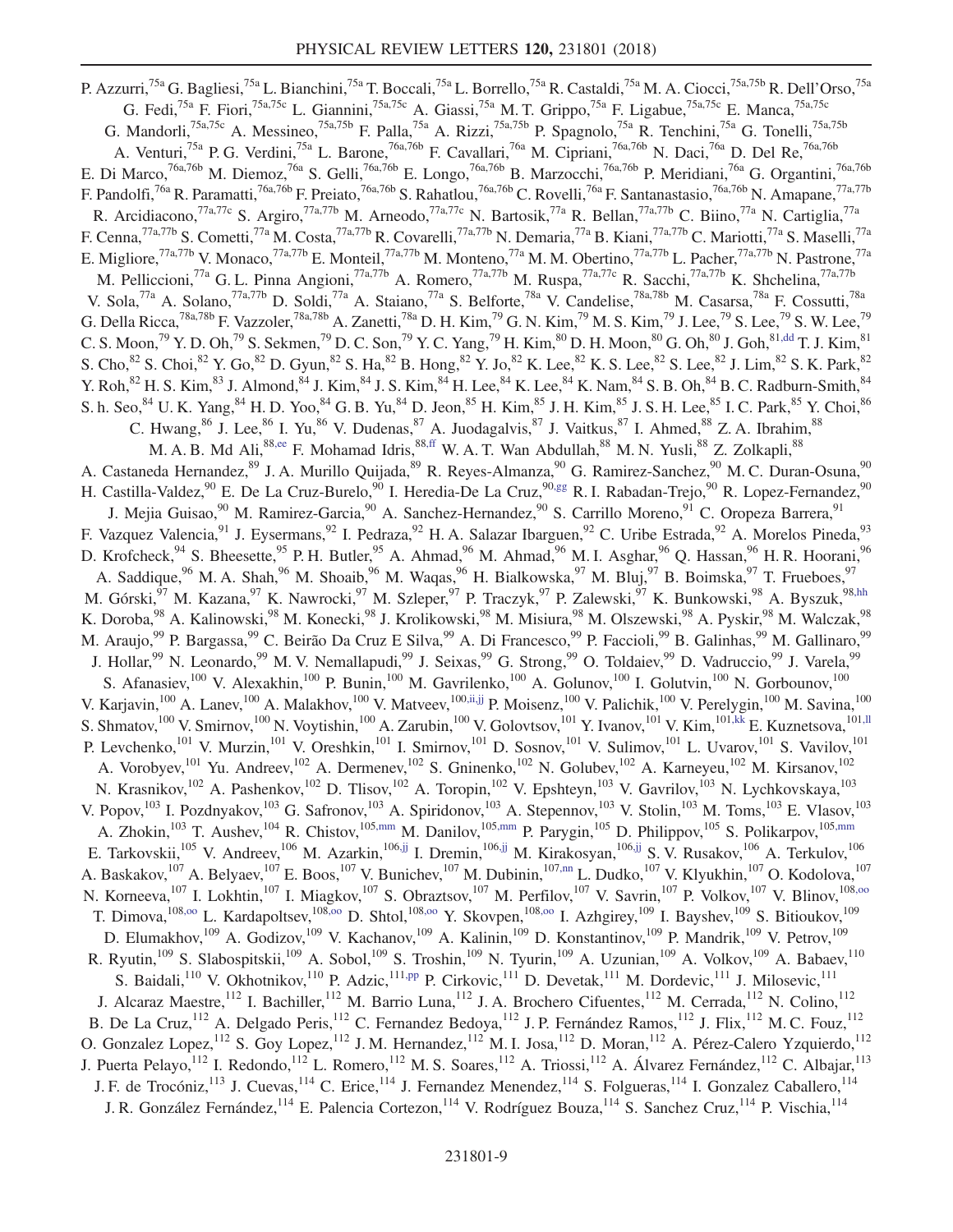<span id="page-9-15"></span><span id="page-9-14"></span><span id="page-9-13"></span><span id="page-9-12"></span><span id="page-9-11"></span><span id="page-9-10"></span><span id="page-9-9"></span><span id="page-9-8"></span><span id="page-9-7"></span><span id="page-9-6"></span><span id="page-9-5"></span><span id="page-9-4"></span><span id="page-9-3"></span><span id="page-9-2"></span><span id="page-9-1"></span><span id="page-9-0"></span>J. M. Vizan Garcia, <sup>114</sup> I. J. Cabrillo, <sup>115</sup> A. Calderon, <sup>115</sup> B. Chazin Quero, <sup>115</sup> J. Duarte Campderros, <sup>115</sup> M. Fernandez, <sup>115</sup> P. J. Fernández Manteca,<sup>115</sup> J. Garcia-Ferrero,<sup>115</sup> A. García Alonso,<sup>115</sup> G. Gomez,<sup>115</sup> A. Lopez Virto,<sup>115</sup> J. Marco,<sup>115</sup> C. Martinez Rivero,<sup>115</sup> P. Martinez Ruiz del Arbol,<sup>115</sup> F. Matorras,<sup>115</sup> J. Piedra Gomez,<sup>115</sup> C. Prieels,<sup>115</sup> T. Rodrigo,<sup>115</sup> A. Ruiz-Jimeno, <sup>115</sup> L. Scodellaro, <sup>115</sup> N. Trevisani, <sup>115</sup> I. Vila, <sup>115</sup> R. Vilar Cortabitarte, <sup>115</sup> D. Abbaneo, <sup>116</sup> B. Akgun, <sup>116</sup> E. Auffray,  $^{116}$  P. Baillon,  $^{116}$  A. H. Ball,  $^{116}$  D. Barney,  $^{116}$  J. Bendavid,  $^{116}$  M. Bianco,  $^{116}$  A. Bocci,  $^{116}$  C. Botta,  $^{116}$ E. Brondolin, <sup>116</sup> T. Camporesi, <sup>116</sup> M. Cepeda, <sup>116</sup> G. Cerminara, <sup>116</sup> E. Chapon, <sup>116</sup> Y. Chen, <sup>116</sup> G. Cucciati, <sup>116</sup> D. d'Enterria, <sup>116</sup> A. Dabrowski,<sup>116</sup> V. Daponte,<sup>116</sup> A. David,<sup>116</sup> A. De Roeck,<sup>116</sup> N. Deelen,<sup>116</sup> M. Dobson,<sup>116</sup> M. Dünser,<sup>116</sup> N. Dupont,<sup>116</sup> A. Elliott-Peisert,<sup>116</sup> P. Everaerts,<sup>116</sup> F. Fallavollita,<sup>116[,qq](#page-15-42)</sup> D. Fasanella,<sup>116</sup> G. Franzoni,<sup>116</sup> J. Fulcher,<sup>116</sup> W. Funk,<sup>116</sup> D. Gigi,  $^{116}$  A. Gilbert,  $^{116}$  K. Gill,  $^{116}$  F. Glege,  $^{116}$  M. Guilbaud,  $^{116}$  D. Gulhan,  $^{116}$  J. Hegeman,  $^{116}$  V. Innocente,  $^{116}$  A. Jafari,  $^{116}$ P. Janot,<sup>116</sup> O. Karacheban,<sup>116[,s](#page-15-17)</sup> J. Kieseler,<sup>116</sup> A. Kornmayer,<sup>116</sup> M. Krammer,<sup>11[6,b](#page-15-0)</sup> C. Lange,<sup>116</sup> P. Lecoq,<sup>116</sup> C. Lourenço,<sup>116</sup> L. Malgeri,<sup>116</sup> M. Mannelli,<sup>116</sup> F. Meijers,<sup>116</sup> J. A. Merlin,<sup>116</sup> S. Mersi,<sup>116</sup> E. Meschi,<sup>116</sup> P. Milenovic,<sup>116, rr</sup> F. Moortgat,<sup>116</sup> M. Mulders,<sup>116</sup> J. Ngadiuba,<sup>116</sup> S. Orfanelli,<sup>116</sup> L. Orsini,<sup>116</sup> F. Pantaleo,<sup>116[,p](#page-15-14)</sup> L. Pape,<sup>116</sup> E. Perez,<sup>116</sup> M. Peruzzi,<sup>116</sup> A. Petrilli,<sup>116</sup> G. Petrucciani,<sup>116</sup> A. Pfeiffer,<sup>116</sup> M. Pierini,<sup>116</sup> F.M. Pitters,<sup>116</sup> D. Rabady,<sup>116</sup> A. Racz,<sup>116</sup> T. Reis,<sup>116</sup> G. Rolandi, 116[,ss](#page-15-44) M. Rovere, 116 H. Sakulin, 116 C. Schäfer, 116 C. Schwick, <sup>116</sup> M. Seidel, <sup>116</sup> M. Selvaggi, <sup>116</sup> A. Sharma, <sup>116</sup> P. Silva,<sup>116</sup> P. Sphicas,<sup>116[,tt](#page-16-0)</sup> A. Stakia,<sup>116</sup> J. Steggemann,<sup>116</sup> M. Tosi,<sup>116</sup> D. Treille,<sup>116</sup> A. Tsirou,<sup>116</sup> V. Veckalns,<sup>11[6,uu](#page-16-1)</sup> W. D. Zeuner, <sup>116</sup> L. Caminada, <sup>117, vv</sup> K. Deiters, <sup>117</sup> W. Erdmann, <sup>117</sup> R. Horisberger, <sup>117</sup> Q. Ingram, <sup>117</sup> H. C. Kaestli, <sup>117</sup> D. Kotlinski,<sup>117</sup> U. Langenegger,<sup>117</sup> T. Rohe,<sup>117</sup> S. A. Wiederkehr,<sup>117</sup> M. Backhaus,<sup>118</sup> L. Bäni,<sup>118</sup> P. Berger,<sup>118</sup> N. Chernyavskaya, <sup>118</sup> G. Dissertori, <sup>118</sup> M. Dittmar, <sup>118</sup> M. Donegà, <sup>118</sup> C. Dorfer, <sup>118</sup> C. Grab, <sup>118</sup> C. Heidegger, <sup>118</sup> D. Hits, <sup>118</sup> J. Hoss,<sup>118</sup> T. Klijnsma,<sup>118</sup> W. Lustermann,<sup>118</sup> R. A. Manzoni,<sup>118</sup> M. Marionneau,<sup>118</sup> M. T. Meinhard,<sup>118</sup> F. Micheli,<sup>118</sup> P. Musella,<sup>118</sup> F. Nessi-Tedaldi,<sup>118</sup> J. Pata,<sup>118</sup> F. Pauss,<sup>118</sup> G. Perrin,<sup>118</sup> L. Perrozzi,<sup>118</sup> S. Pigazzini,<sup>118</sup> M. Quittnat,<sup>118</sup> D. Ruini,<sup>118</sup> D. A. Sanz Becerra,<sup>118</sup> M. Schönenberger,<sup>118</sup> L. Shchutska,<sup>118</sup> V. R. Tavolaro,<sup>118</sup> K. Theofilatos,<sup>118</sup> M. L. Vesterbacka Olsson, 118 R. Wallny, <sup>118</sup> D. H. Zhu, <sup>118</sup> T. K. Aarrestad, <sup>119</sup> C. Amsler, <sup>119[,ww](#page-16-3)</sup> D. Brzhechko, <sup>119</sup> M. F. Canelli,<sup>119</sup> A. De Cosa,<sup>119</sup> R. Del Burgo,<sup>119</sup> S. Donato,<sup>119</sup> C. Galloni,<sup>119</sup> T. Hreus,<sup>119</sup> B. Kilminster,<sup>119</sup> I. Neutelings,<sup>119</sup> D. Pinna, 119 G. Rauco, 119 P. Robmann, 119 D. Salerno, 119 K. Schweiger, 119 C. Seitz, 119 Y. Takahashi, 119 A. Zucchetta, 119 Y. H. Chang,<sup>120</sup> K. y. Cheng,<sup>120</sup> T. H. Doan,<sup>120</sup> Sh. Jain,<sup>120</sup> R. Khurana,<sup>120</sup> C. M. Kuo,<sup>120</sup> W. Lin,<sup>120</sup> A. Pozdnyakov,<sup>120</sup> S. S. Yu,<sup>120</sup> Arun Kumar,<sup>121</sup> P. Chang,<sup>121</sup> Y. Chao,<sup>121</sup> K. F. Chen,<sup>121</sup> P. H. Chen,<sup>121</sup> W.-S. Hou,<sup>121</sup> Y. y. Li,<sup>121</sup> Y. F. Liu,<sup>121</sup> R.-S. Lu,<sup>121</sup> E. Paganis,<sup>121</sup> A. Psallidas,<sup>121</sup> A. Steen,<sup>121</sup> B. Asavapibhop,<sup>122</sup> N. Srimanobhas,<sup>122</sup> N. Suwonjandee,<sup>122</sup> A. Bat,<sup>123</sup> F. Boran,<sup>123</sup> S. Cerci,<sup>123[,xx](#page-16-4)</sup> S. Damarseckin,<sup>123</sup> Z. S. Demiroglu,<sup>123</sup> F. Dolek,<sup>123</sup> C. Dozen,<sup>123</sup> I. Dumanoglu,<sup>123</sup> S. Girgis,<sup>123</sup> G. Gokbulut,<sup>123</sup> Y. Guler,<sup>123</sup> E. Gurpinar,<sup>123</sup> I. Hos,<sup>12[3,yy](#page-16-5)</sup> C. Isik,<sup>123</sup> E. E. Kangal,<sup>12[3,zz](#page-16-6)</sup> O. Kara,<sup>123</sup> A. Kayis Topaksu,<sup>123</sup> U. Kiminsu,<sup>123</sup> M. Oglakci,<sup>123</sup> G. Onengut,<sup>123</sup> K. Ozdemir,<sup>12[3,aaa](#page-16-7)</sup> S. Ozturk,<sup>12[3,bbb](#page-16-8)</sup> D. Sunar Cerci,<sup>12[3,xx](#page-16-4)</sup> B. Tali,<sup>123[,xx](#page-16-4)</sup> U. G. Tok,<sup>123</sup> S. Turkcapar,<sup>123</sup> I. S. Zorbakir,<sup>123</sup> C. Zorbilmez,<sup>123</sup> B. Isildak,<sup>12[4,ccc](#page-16-9)</sup> G. Karapinar,<sup>12[4,ddd](#page-16-10)</sup> M. Yalvac,<sup>124</sup> M. Zeyrek,<sup>124</sup> I. O. Atakisi,<sup>125</sup> E. Gülmez,<sup>125</sup> M. Kaya,<sup>12[5,eee](#page-16-11)</sup> O. Kaya,<sup>125[,fff](#page-16-12)</sup> S. Tekten,<sup>125</sup> E. A. Yetkin,<sup>125[,ggg](#page-16-13)</sup> M. N. Agaras,<sup>126</sup> S. Atay,<sup>126</sup> A. Cakir,<sup>126</sup> K. Cankocak,<sup>126</sup> Y. Komurcu,<sup>126</sup> S. Sen,<sup>126[,hhh](#page-16-14)</sup> B. Grynyov,<sup>127</sup> L. Levchuk,<sup>128</sup> F. Ball,<sup>129</sup> L. Beck,<sup>129</sup> J. J. Brooke,<sup>129</sup> D. Burns,<sup>129</sup> E. Clement,<sup>129</sup> D. Cussans,<sup>129</sup> O. Davignon,<sup>129</sup> H. Flacher,<sup>129</sup> J. Goldstein,<sup>129</sup> G. P. Heath,<sup>129</sup> H. F. Heath,<sup>129</sup> L. Kreczko,<sup>129</sup> D. M. Newbold,<sup>12[9,iii](#page-16-15)</sup> S. Paramesvaran,<sup>129</sup> B. Penning,<sup>129</sup> T. Sakuma,<sup>129</sup> D. Smith,<sup>129</sup> V. J. Smith,<sup>129</sup> J. Taylor,<sup>129</sup> A. Titterton,<sup>129</sup> K. W. Bell,<sup>130</sup> A. Belyaev,<sup>130[,jjj](#page-16-16)</sup> C. Brew,<sup>130</sup> R. M. Brown,<sup>130</sup> D. Cieri,<sup>130</sup> D. J. A. Cockerill,<sup>130</sup> J. A. Coughlan,<sup>130</sup> K. Harder,<sup>130</sup> S. Harper,<sup>130</sup> J. Linacre,<sup>130</sup> E. Olaiya,<sup>130</sup> D. Petyt,<sup>130</sup> C. H. Shepherd-Themistocleous,<sup>130</sup> A. Thea,<sup>130</sup> I. R. Tomalin,<sup>130</sup> T. Williams,<sup>130</sup> W. J. Womersley,<sup>130</sup> G. Auzinger,<sup>131</sup> R. Bainbridge,<sup>131</sup> P. Bloch,<sup>131</sup> J. Borg,<sup>131</sup> S. Breeze,<sup>131</sup> O. Buchmuller,<sup>131</sup> A. Bundock,<sup>131</sup> S. Casasso,<sup>131</sup> D. Colling,<sup>131</sup> L. Corpe,<sup>131</sup> P. Dauncey,<sup>131</sup> G. Davies,<sup>131</sup> M. Della Negra,<sup>131</sup> R. Di Maria,<sup>131</sup> Y. Haddad,<sup>131</sup> G. Hall,<sup>131</sup> G. Iles,<sup>131</sup> T. James,<sup>131</sup> M. Komm,<sup>131</sup> C. Laner,<sup>131</sup> L. Lyons,<sup>131</sup> A.-M. Magnan,<sup>131</sup> S. Malik,<sup>131</sup> A. Martelli,<sup>131</sup> J. Nash,<sup>131[,kkk](#page-16-17)</sup> A. Nikitenko,<sup>131[,h](#page-15-6)</sup> V. Palladino,<sup>131</sup> M. Pesaresi,<sup>131</sup> A. Richards,<sup>131</sup> A. Rose,<sup>131</sup> E. Scott,<sup>131</sup> C. Seez,<sup>131</sup> A. Shtipliyski,<sup>131</sup> T. Strebler,<sup>131</sup> S. Summers,<sup>131</sup> A. Tapper,<sup>131</sup> K. Uchida,<sup>131</sup> T. Virdee,<sup>131[,p](#page-15-14)</sup> N. Wardle,<sup>131</sup> D. Winterbottom,<sup>131</sup> J. Wright,<sup>131</sup> S. C. Zenz,<sup>131</sup> J. E. Cole,<sup>132</sup> P. R. Hobson,<sup>132</sup> A. Khan,<sup>132</sup> P. Kyberd,<sup>132</sup> C. K. Mackay,<sup>132</sup> A. Morton,<sup>132</sup> I. D. Reid,<sup>132</sup> L. Teodorescu,<sup>132</sup> S. Zahid,<sup>132</sup> K. Call,<sup>133</sup> J. Dittmann,<sup>133</sup> K. Hatakeyama,<sup>133</sup> H. Liu,<sup>133</sup> C. Madrid,<sup>133</sup> B. Mcmaster,<sup>133</sup> N. Pastika,<sup>133</sup> C. Smith,<sup>133</sup> R. Bartek,<sup>134</sup> A. Dominguez,<sup>134</sup> A. Buccilli,<sup>135</sup> S. I. Cooper,<sup>135</sup> C. Henderson,<sup>135</sup> P. Rumerio,<sup>135</sup> C. West,  $^{135}$  D. Arcaro,  $^{136}$  T. Bose,  $^{136}$  D. Gastler,  $^{136}$  D. Rankin,  $^{136}$  C. Richardson,  $^{136}$  J. Rohlf,  $^{136}$  L. Sulak,  $^{136}$  D. Zou,  $^{136}$ G. Benelli,<sup>137</sup> X. Coubez,<sup>137</sup> D. Cutts,<sup>137</sup> M. Hadley,<sup>137</sup> J. Hakala,<sup>137</sup> U. Heintz,<sup>137</sup> J. M. Hogan,<sup>137, III</sup> K. H. M. Kwok,<sup>137</sup> E. Laird,<sup>137</sup> G. Landsberg,<sup>137</sup> J. Lee,<sup>137</sup> Z. Mao,<sup>137</sup> M. Narain,<sup>137</sup> S. Piperov,<sup>137</sup> S. Sagir,<sup>137[,mmm](#page-16-19)</sup> R. Syarif,<sup>137</sup> E. Usai,<sup>137</sup>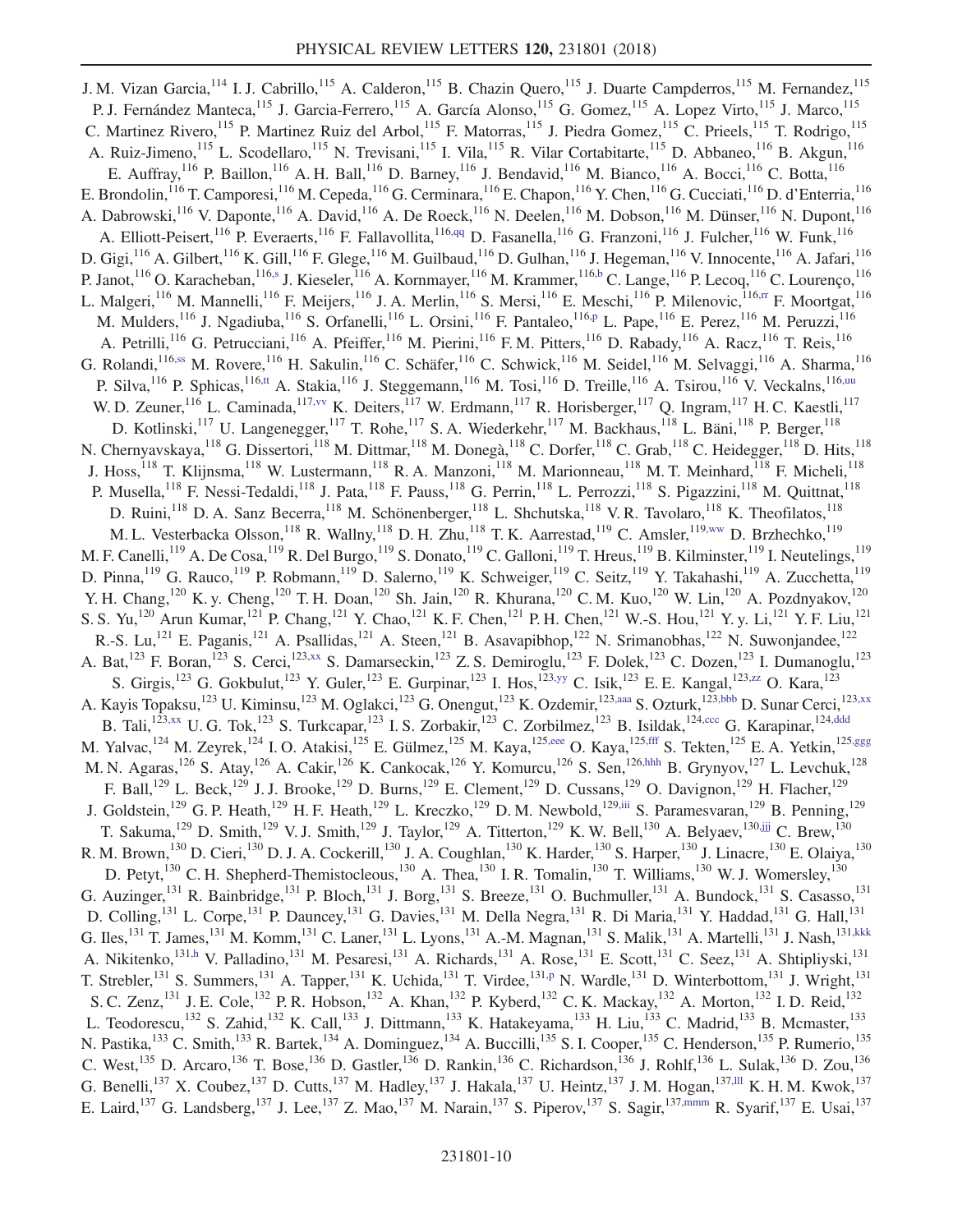<span id="page-10-4"></span><span id="page-10-3"></span><span id="page-10-2"></span><span id="page-10-1"></span><span id="page-10-0"></span>D. Yu,<sup>137</sup> R. Band,<sup>138</sup> C. Brainerd,<sup>138</sup> R. Breedon,<sup>138</sup> D. Burns,<sup>138</sup> M. Calderon De La Barca Sanchez,<sup>138</sup> M. Chertok,<sup>138</sup> J. Conway,<sup>138</sup> R. Conway,<sup>138</sup> P. T. Cox,<sup>138</sup> R. Erbacher,<sup>138</sup> C. Flores,<sup>138</sup> G. Funk,<sup>138</sup> W. Ko,<sup>138</sup> O. Kukral,<sup>138</sup> R. Lander,<sup>138</sup> M. Mulhearn,<sup>138</sup> D. Pellett,<sup>138</sup> J. Pilot,<sup>138</sup> S. Shalhout,<sup>138</sup> M. Shi,<sup>138</sup> D. Stolp,<sup>138</sup> D. Taylor,<sup>138</sup> K. Tos,<sup>138</sup> M. Tripathi,<sup>138</sup> Z. Wang,  $^{138}$  F. Zhang,  $^{138}$  M. Bachtis,  $^{139}$  C. Bravo,  $^{139}$  R. Cousins,  $^{139}$  A. Dasgupta,  $^{139}$  A. Florent,  $^{139}$  J. Hauser,  $^{139}$ M. Ignatenko,<sup>139</sup> N. Mccoll,<sup>139</sup> S. Regnard,<sup>139</sup> D. Saltzberg,<sup>139</sup> C. Schnaible,<sup>139</sup> V. Valuev,<sup>139</sup> E. Bouvier,<sup>140</sup> K. Burt,<sup>140</sup> R. Clare, <sup>140</sup> J. W. Gary, <sup>140</sup> S. M. A. Ghiasi Shirazi, <sup>140</sup> G. Hanson, <sup>140</sup> G. Karapostoli, <sup>140</sup> E. Kennedy, <sup>140</sup> F. Lacroix, <sup>140</sup> O. R. Long,  $^{140}$  M. Olmedo Negrete,  $^{140}$  M. I. Paneva,  $^{140}$  W. Si,  $^{140}$  L. Wang,  $^{140}$  H. Wei,  $^{140}$  S. Wimpenny,  $^{140}$  B. R. Yates,  $^{140}$ J. G. Branson,<sup>141</sup> S. Cittolin,<sup>141</sup> M. Derdzinski,<sup>141</sup> R. Gerosa,<sup>141</sup> D. Gilbert,<sup>141</sup> B. Hashemi,<sup>141</sup> A. Holzner,<sup>141</sup> D. Klein,<sup>141</sup> G. Kole,<sup>141</sup> V. Krutelyov,<sup>141</sup> J. Letts,<sup>141</sup> M. Masciovecchio,<sup>141</sup> D. Olivito,<sup>141</sup> S. Padhi,<sup>141</sup> M. Pieri,<sup>141</sup> M. Sani,<sup>141</sup> V. Sharma,<sup>141</sup> S. Simon,<sup>141</sup> M. Tadel,<sup>141</sup> A. Vartak,<sup>141</sup> S. Wasserbaech,<sup>141</sup>[,nnn](#page-16-20) J. Wood,<sup>141</sup> F. Würthwein,<sup>141</sup> A. Yagil,<sup>141</sup> G. Zevi Della Porta,<sup>141</sup> N. Amin,<sup>142</sup> R. Bhandari,<sup>142</sup> J. Bradmiller-Feld,<sup>142</sup> C. Campagnari,<sup>142</sup> M. Citron,<sup>142</sup> A. Dishaw,<sup>142</sup> V. Dutta, <sup>142</sup> M. Franco Sevilla, <sup>142</sup> L. Gouskos, <sup>142</sup> R. Heller, <sup>142</sup> J. Incandela, <sup>142</sup> A. Ovcharova, <sup>142</sup> H. Qu, <sup>142</sup> J. Richman, <sup>142</sup> D. Stuart,<sup>142</sup> I. Suarez,<sup>142</sup> S. Wang,<sup>142</sup> J. Yoo,<sup>142</sup> D. Anderson,<sup>143</sup> A. Bornheim,<sup>143</sup> J. M. Lawhorn,<sup>143</sup> H. B. Newman,<sup>143</sup> T. Q. Nguyen,<sup>143</sup> M. Spiropulu,<sup>143</sup> J. R. Vlimant,<sup>143</sup> R. Wilkinson,<sup>143</sup> S. Xie,<sup>143</sup> Z. Zhang,<sup>143</sup> R. Y. Zhu,<sup>143</sup> M. B. Andrews,<sup>144</sup> T. Ferguson,<sup>144</sup> T. Mudholkar,<sup>144</sup> M. Paulini,<sup>144</sup> M. Sun,<sup>144</sup> I. Vorobiev,<sup>144</sup> M. Weinberg,<sup>144</sup> J. P. Cumalat,<sup>145</sup> W. T. Ford,<sup>145</sup> F. Jensen,<sup>145</sup> A. Johnson,<sup>145</sup> M. Krohn,<sup>145</sup> S. Leontsinis,<sup>145</sup> E. MacDonald,<sup>145</sup> T. Mulholland,<sup>145</sup> K. Stenson,<sup>145</sup> K. A. Ulmer,<sup>145</sup> S. R. Wagner,<sup>145</sup> J. Alexander,<sup>146</sup> J. Chaves,<sup>146</sup> Y. Cheng,<sup>146</sup> J. Chu,<sup>146</sup> A. Datta,<sup>146</sup> K. Mcdermott,<sup>146</sup> N. Mirman,<sup>146</sup> J. R. Patterson,<sup>146</sup> D. Quach,<sup>146</sup> A. Rinkevicius,<sup>146</sup> A. Ryd,<sup>146</sup> L. Skinnari,<sup>146</sup> L. Soffi,<sup>146</sup> S. M. Tan,<sup>146</sup> Z. Tao,  $^{146}$  J. Thom,  $^{146}$  J. Tucker,  $^{146}$  P. Wittich,  $^{146}$  M. Zientek,  $^{146}$  S. Abdullin,  $^{147}$  M. Albrow,  $^{147}$  M. Alyari,  $^{147}$  G. Apollinari,  $^{147}$ A. Apresyan,<sup>147</sup> A. Apyan,<sup>147</sup> S. Banerjee,<sup>147</sup> L. A. T. Bauerdick,<sup>147</sup> A. Beretvas,<sup>147</sup> J. Berryhill,<sup>147</sup> P. C. Bhat,<sup>147</sup> G. Bolla,  $147$ , a K. Burkett,  $147$  J. N. Butler,  $147$  A. Canepa,  $147$  G. B. Cerati,  $147$  H. W. K. Cheung,  $147$  F. Chlebana,  $147$ M. Cremonesi,<sup>147</sup> J. Duarte,<sup>147</sup> V. D. Elvira,<sup>147</sup> J. Freeman,<sup>147</sup> Z. Gecse,<sup>147</sup> E. Gottschalk,<sup>147</sup> L. Gray,<sup>147</sup> D. Green,<sup>147</sup> S. Grünendahl,<sup>147</sup> O. Gutsche,<sup>147</sup> J. Hanlon,<sup>147</sup> R. M. Harris,<sup>147</sup> S. Hasegawa,<sup>147</sup> J. Hirschauer,<sup>147</sup> Z. Hu,<sup>147</sup> B. Jayatilaka,<sup>147</sup> S. Jindariani,<sup>147</sup> M. Johnson,<sup>147</sup> U. Joshi,<sup>147</sup> B. Klima,<sup>147</sup> M. J. Kortelainen,<sup>147</sup> B. Kreis,<sup>147</sup> S. Lammel,<sup>147</sup> D. Lincoln,<sup>147</sup> R. Lipton,<sup>147</sup> M. Liu,<sup>147</sup> T. Liu,<sup>147</sup> J. Lykken,<sup>147</sup> K. Maeshima,<sup>147</sup> J. M. Marraffino,<sup>147</sup> D. Mason,<sup>147</sup> P. McBride,<sup>147</sup> P. Merkel,<sup>147</sup> S. Mrenna,<sup>147</sup> S. Nahn,<sup>147</sup> V. O'Dell,<sup>147</sup> K. Pedro,<sup>147</sup> O. Prokofyev,<sup>147</sup> G. Rakness,<sup>147</sup> L. Ristori,<sup>147</sup> A. Savoy-Navarro,<sup>147,000</sup> B. Schneider,<sup>147</sup> E. Sexton-Kennedy,<sup>147</sup> A. Soha,<sup>147</sup> W. J. Spalding,<sup>147</sup> L. Spiegel,<sup>147</sup> S. Stoynev,<sup>147</sup> J. Strait,<sup>147</sup> N. Strobbe,<sup>147</sup> L. Taylor,<sup>147</sup> S. Tkaczyk,<sup>147</sup> N. V. Tran,<sup>147</sup> L. Uplegger,<sup>147</sup> E. W. Vaandering,<sup>147</sup> C. Vernieri,<sup>147</sup> M. Verzocchi, <sup>147</sup> R. Vidal, <sup>147</sup> M. Wang, <sup>147</sup> H. A. Weber, <sup>147</sup> A. Whitbeck, <sup>147</sup> D. Acosta, <sup>148</sup> P. Avery, <sup>148</sup> P. Bortignon, <sup>148</sup> D. Bourilkov,<sup>148</sup> A. Brinkerhoff,<sup>148</sup> L. Cadamuro,<sup>148</sup> A. Carnes,<sup>148</sup> M. Carver,<sup>148</sup> D. Curry,<sup>148</sup> R. D. Field,<sup>148</sup> S. V. Gleyzer,<sup>148</sup> B. M. Joshi,<sup>148</sup> J. Konigsberg,<sup>148</sup> A. Korytov,<sup>148</sup> P. Ma,<sup>148</sup> K. Matchev,<sup>148</sup> H. Mei,<sup>148</sup> G. Mitselmakher,<sup>148</sup> K. Shi,<sup>148</sup> D. Sperka,<sup>148</sup> J. Wang,<sup>148</sup> S. Wang,<sup>148</sup> Y. R. Joshi,<sup>149</sup> S. Linn,<sup>149</sup> A. Ackert,<sup>150</sup> T. Adams,<sup>150</sup> A. Askew,<sup>150</sup> S. Hagopian,<sup>150</sup> V. Hagopian,<sup>150</sup> K. F. Johnson,<sup>150</sup> T. Kolberg,<sup>150</sup> G. Martinez,<sup>150</sup> T. Perry,<sup>150</sup> H. Prosper,<sup>150</sup> A. Saha,<sup>150</sup> C. Schiber,<sup>150</sup> V. Sharma,<sup>150</sup> R. Yohay,<sup>150</sup> M. M. Baarmand,<sup>151</sup> V. Bhopatkar,<sup>151</sup> S. Colafranceschi,<sup>151</sup> M. Hohlmann,<sup>151</sup> D. Noonan,<sup>151</sup> M. Rahmani,<sup>151</sup> T. Roy,<sup>151</sup> F. Yumiceva,<sup>151</sup> M. R. Adams,<sup>152</sup> L. Apanasevich,<sup>152</sup> D. Berry,<sup>152</sup> R. R. Betts,<sup>152</sup> R. Cavanaugh,<sup>152</sup> X. Chen,<sup>152</sup> S. Dittmer,<sup>152</sup> O. Evdokimov,<sup>152</sup> C. E. Gerber,<sup>152</sup> D. A. Hangal,<sup>152</sup> D. J. Hofman,<sup>152</sup> K. Jung,<sup>152</sup> J. Kamin,<sup>152</sup> C. Mills,<sup>152</sup> I. D. Sandoval Gonzalez,<sup>152</sup> M. B. Tonjes,<sup>152</sup> N. Varelas,<sup>152</sup> H. Wang,<sup>152</sup> X. Wang,<sup>152</sup> Z. Wu,<sup>152</sup> J. Zhang,<sup>152</sup> M. Alhusseini,<sup>153</sup> B. Bilki,<sup>153[,ppp](#page-16-22)</sup> W. Clarida,<sup>153</sup> K. Dilsiz,<sup>153[,qqq](#page-16-23)</sup> S. Durgut,<sup>153</sup> R. P. Gandrajula,<sup>153</sup> M. Haytmyradov,<sup>153</sup> V. Khristenko,<sup>153</sup> J.-P. Merlo,<sup>153</sup> A. Mestvirishvili,<sup>153</sup> A. Moeller,<sup>153</sup> J. Nachtman,<sup>153</sup> H. Ogul,<sup>153[,rrr](#page-16-24)</sup> Y. Onel,<sup>153</sup> F. Ozok,<sup>15[3,sss](#page-16-25)</sup> A. Penzo,<sup>153</sup> C. Snyder,<sup>153</sup> E. Tiras,<sup>153</sup> J. Wetzel,<sup>153</sup> B. Blumenfeld,<sup>154</sup> A. Cocoros,<sup>154</sup> N. Eminizer,<sup>154</sup> D. Fehling,<sup>154</sup> L. Feng,<sup>154</sup> A. V. Gritsan,<sup>154</sup> W. T. Hung,<sup>154</sup> P. Maksimovic,<sup>154</sup> J. Roskes,<sup>154</sup> U. Sarica,<sup>154</sup> M. Swartz, <sup>154</sup> M. Xiao, <sup>154</sup> C. You, <sup>154</sup> A. Al-bataineh, <sup>155</sup> P. Baringer, <sup>155</sup> A. Bean, <sup>155</sup> S. Boren, <sup>155</sup> J. Bowen, <sup>155</sup> A. Bylinkin, <sup>155</sup> J. Castle,<sup>155</sup> S. Khalil,<sup>155</sup> A. Kropivnitskaya,<sup>155</sup> D. Majumder,<sup>155</sup> W. Mcbrayer,<sup>155</sup> M. Murray,<sup>155</sup> C. Rogan,<sup>155</sup> S. Sanders,<sup>155</sup> E. Schmitz,<sup>155</sup> J. D. Tapia Takaki,<sup>155</sup> Q. Wang,<sup>155</sup> S. Duric,<sup>156</sup> A. Ivanov,<sup>156</sup> K. Kaadze,<sup>156</sup> D. Kim,<sup>156</sup> Y. Maravin,<sup>156</sup> D. R. Mendis,<sup>156</sup> T. Mitchell,<sup>156</sup> A. Modak,<sup>156</sup> A. Mohammadi,<sup>156</sup> L. K. Saini,<sup>156</sup> N. Skhirtladze,<sup>156</sup> F. Rebassoo,<sup>157</sup> D. Wright,<sup>157</sup> A. Baden,<sup>158</sup> O. Baron,<sup>158</sup> A. Belloni,<sup>158</sup> S. C. Eno,<sup>158</sup> Y. Feng,<sup>158</sup> C. Ferraioli,<sup>158</sup> N. J. Hadley,<sup>158</sup> S. Jabeen,<sup>158</sup> G. Y. Jeng,<sup>158</sup> R. G. Kellogg,<sup>158</sup> J. Kunkle,<sup>158</sup> A. C. Mignerey,<sup>158</sup> F. Ricci-Tam,<sup>158</sup> Y. H. Shin,<sup>158</sup> A. Skuja,<sup>158</sup> S. C. Tonwar,<sup>158</sup> K. Wong, <sup>158</sup> D. Abercrombie, <sup>159</sup> B. Allen, <sup>159</sup> V. Azzolini, <sup>159</sup> A. Baty, <sup>159</sup> G. Bauer, <sup>159</sup> R. Bi, <sup>159</sup> S. Brandt, <sup>159</sup> W. Busza, <sup>159</sup> I. A. Cali,<sup>159</sup> M. D'Alfonso,<sup>159</sup> Z. Demiragli,<sup>159</sup> G. Gomez Ceballos,<sup>159</sup> M. Goncharov,<sup>159</sup> P. Harris,<sup>159</sup> D. Hsu,<sup>159</sup> M. Hu,<sup>159</sup>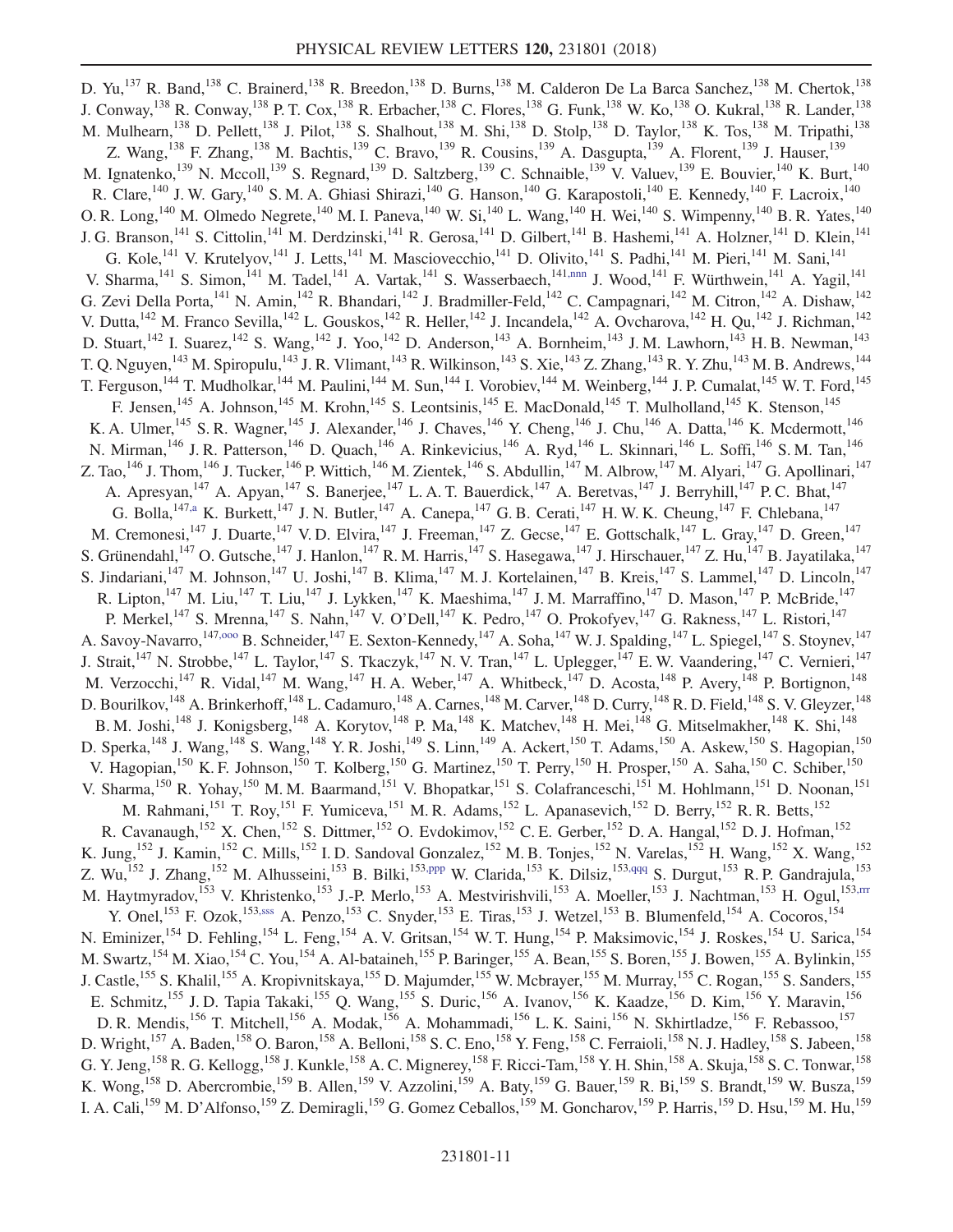Y. Iiyama,<sup>159</sup> G. M. Innocenti,<sup>159</sup> M. Klute,<sup>159</sup> D. Kovalskyi,<sup>159</sup> Y.-J. Lee,<sup>159</sup> P. D. Luckey,<sup>159</sup> B. Maier,<sup>159</sup> A. C. Marini,<sup>159</sup> C. Mcginn,<sup>159</sup> C. Mironov,<sup>159</sup> S. Narayanan,<sup>159</sup> X. Niu,<sup>159</sup> C. Paus,<sup>159</sup> C. Roland,<sup>159</sup> G. Roland,<sup>159</sup> G. S. F. Stephans,<sup>159</sup> K. Sumorok,<sup>159</sup> K. Tatar,<sup>159</sup> D. Velicanu,<sup>159</sup> J. Wang,<sup>159</sup> T. W. Wang,<sup>159</sup> B. Wyslouch,<sup>159</sup> S. Zhaozhong,<sup>159</sup> A. C. Benvenuti,<sup>160</sup> R. M. Chatterjee,<sup>160</sup> A. Evans,<sup>160</sup> P. Hansen,<sup>160</sup> S. Kalafut,<sup>160</sup> Y. Kubota,<sup>160</sup> Z. Lesko,<sup>160</sup> J. Mans,<sup>160</sup> S. Nourbakhsh,<sup>160</sup> N. Ruckstuhl,<sup>160</sup> R. Rusack,<sup>160</sup> J. Turkewitz,<sup>160</sup> M. A. Wadud,<sup>160</sup> J. G. Acosta,<sup>161</sup> S. Oliveros,<sup>161</sup> E. Avdeeva, <sup>162</sup> K. Bloom, <sup>162</sup> D. R. Claes, <sup>162</sup> C. Fangmeier, <sup>162</sup> F. Golf, <sup>162</sup> R. Gonzalez Suarez, <sup>162</sup> R. Kamalieddin, <sup>162</sup> I. Kravchenko,  $^{162}$  J. Monroy,  $^{162}$  J. E. Siado,  $^{162}$  G. R. Snow,  $^{162}$  B. Stieger,  $^{162}$  A. Godshalk,  $^{163}$  C. Harrington,  $^{163}$  I. Iashvili,  $^{163}$ A. Kharchilava,<sup>163</sup> C. Mclean,<sup>163</sup> D. Nguyen,<sup>163</sup> A. Parker,<sup>163</sup> S. Rappoccio,<sup>163</sup> B. Roozbahani,<sup>163</sup> E. Barberis,<sup>164</sup> C. Freer,<sup>164</sup> A. Hortiangtham, <sup>164</sup> D. M. Morse, <sup>164</sup> T. Orimoto, <sup>164</sup> R. Teixeira De Lima, <sup>164</sup> T. Wamorkar, <sup>164</sup> B. Wang, <sup>164</sup> A. Wisecarver, <sup>164</sup> D. Wood,<sup>164</sup> S. Bhattacharya,<sup>165</sup> O. Charaf,<sup>165</sup> K. A. Hahn,<sup>165</sup> N. Mucia,<sup>165</sup> N. Odell,<sup>165</sup> M. H. Schmitt,<sup>165</sup> K. Sung,<sup>165</sup> M. Trovato, <sup>165</sup> M. Velasco, <sup>165</sup> R. Bucci, <sup>166</sup> N. Dev, <sup>166</sup> M. Hildreth, <sup>166</sup> K. Hurtado Anampa, <sup>166</sup> C. Jessop, <sup>166</sup> D. J. Karmgard,<sup>166</sup> N. Kellams,<sup>166</sup> K. Lannon,<sup>166</sup> W. Li,<sup>166</sup> N. Loukas,<sup>166</sup> N. Marinelli,<sup>166</sup> F. Meng,<sup>166</sup> C. Mueller,<sup>166</sup> Y. Musienko,<sup>166[,ii](#page-15-34)</sup> M. Planer,<sup>166</sup> A. Reinsvold,<sup>166</sup> R. Ruchti,<sup>166</sup> P. Siddireddy,<sup>166</sup> G. Smith,<sup>166</sup> S. Taroni,<sup>166</sup> M. Wayne,<sup>166</sup> A. Wightman,<sup>166</sup> M. Wolf,<sup>166</sup> A. Woodard,<sup>166</sup> J. Alimena,<sup>167</sup> L. Antonelli,<sup>167</sup> B. Bylsma,<sup>167</sup> L. S. Durkin,<sup>167</sup> S. Flowers,<sup>167</sup> B. Francis,<sup>167</sup> A. Hart,<sup>167</sup> C. Hill,<sup>167</sup> W. Ji,<sup>167</sup> A. Lefeld,<sup>167</sup> T. Y. Ling,<sup>167</sup> W. Luo,<sup>167</sup> B. L. Winer,<sup>167</sup> H. W. Wulsin,<sup>167</sup> S. Cooperstein,<sup>168</sup> P. Elmer,<sup>168</sup> J. Hardenbrook,<sup>168</sup> S. Higginbotham,<sup>168</sup> A. Kalogeropoulos,<sup>168</sup> D. Lange,<sup>168</sup> M. T. Lucchini,<sup>168</sup> J. Luo,<sup>168</sup> D. Marlow,<sup>168</sup> K. Mei,<sup>168</sup> I. Ojalvo,<sup>168</sup> J. Olsen,<sup>168</sup> C. Palmer,<sup>168</sup> P. Piroué,<sup>168</sup> J. Salfeld-Nebgen,<sup>168</sup> D. Stickland,<sup>168</sup> C. Tully,<sup>168</sup> S. Malik,<sup>169</sup> S. Norberg,<sup>169</sup> A. Barker,<sup>170</sup> V. E. Barnes,<sup>170</sup> L. Gutay,<sup>170</sup> M. Jones,<sup>170</sup> A. W. Jung,<sup>170</sup> A. Khatiwada,<sup>170</sup> B. Mahakud,<sup>170</sup> D. H. Miller,<sup>170</sup> N. Neumeister,<sup>170</sup> C. C. Peng,<sup>170</sup> H. Qiu,<sup>170</sup> J. F. Schulte,<sup>170</sup> J. Sun,<sup>170</sup> F. Wang,<sup>170</sup> R. Xiao,<sup>170</sup> W. Xie,<sup>170</sup> T. Cheng,<sup>171</sup> J. Dolen,<sup>171</sup> N. Parashar,<sup>171</sup> Z. Chen,<sup>172</sup> K. M. Ecklund,<sup>172</sup> S. Freed,<sup>172</sup> F. J. M. Geurts,<sup>172</sup> M. Kilpatrick,<sup>172</sup> W. Li,<sup>172</sup> B. Michlin,<sup>172</sup> B. P. Padley,<sup>172</sup> J. Roberts,<sup>172</sup> J. Rorie,<sup>172</sup> W. Shi,<sup>172</sup> Z. Tu,<sup>172</sup> J. Zabel,<sup>172</sup> A. Zhang,<sup>172</sup> A. Bodek,<sup>173</sup> P. de Barbaro,<sup>173</sup> R. Demina,<sup>173</sup> Y. t. Duh,<sup>173</sup> J. L. Dulemba,<sup>173</sup> C. Fallon,<sup>173</sup> T. Ferbel,<sup>173</sup> M. Galanti,<sup>173</sup> A. Garcia-Bellido,<sup>173</sup> J. Han,<sup>173</sup> O. Hindrichs,<sup>173</sup> A. Khukhunaishvili,<sup>173</sup> K. H. Lo,<sup>173</sup> P. Tan,<sup>173</sup> R. Taus,<sup>173</sup> M. Verzetti,<sup>173</sup> A. Agapitos,<sup>174</sup> J. P. Chou,<sup>174</sup> Y. Gershtein,<sup>174</sup> T. A. Gómez Espinosa, <sup>174</sup> E. Halkiadakis, <sup>174</sup> M. Heindl, <sup>174</sup> E. Hughes, <sup>174</sup> S. Kaplan, <sup>174</sup> R. Kunnawalkam Elayavalli, <sup>174</sup> S. Kyriacou,<sup>174</sup> A. Lath,<sup>174</sup> R. Montalvo,<sup>174</sup> K. Nash,<sup>174</sup> M. Osherson,<sup>174</sup> H. Saka,<sup>174</sup> S. Salur,<sup>174</sup> S. Schnetzer,<sup>174</sup> D. Sheffield,<sup>174</sup> S. Somalwar,<sup>174</sup> R. Stone,<sup>174</sup> S. Thomas,<sup>174</sup> P. Thomassen,<sup>174</sup> M. Walker,<sup>174</sup> A. G. Delannoy,<sup>175</sup> J. Heideman,<sup>175</sup> G. Riley,<sup>175</sup> S. Spanier,<sup>175</sup> K. Thapa,<sup>175</sup> O. Bouhali,<sup>176[,ttt](#page-16-26)</sup> A. Celik,<sup>176</sup> M. Dalchenko,<sup>176</sup> M. De Mattia,<sup>176</sup> A. Delgado, <sup>176</sup> S. Dildick, <sup>176</sup> R. Eusebi, <sup>176</sup> J. Gilmore, <sup>176</sup> T. Huang, <sup>176</sup> T. Kamon, <sup>17[6,uuu](#page-16-27)</sup> S. Luo, <sup>176</sup> R. Mueller, <sup>176</sup> R. Patel, <sup>176</sup> A. Perloff, <sup>176</sup> L. Perniè, <sup>176</sup> D. Rathjens, <sup>176</sup> A. Safonov, <sup>176</sup> N. Akchurin, <sup>177</sup> J. Damgov, <sup>177</sup> F. De Guio, <sup>177</sup> P. R. Dudero, <sup>177</sup> S. Kunori,<sup>177</sup> K. Lamichhane,<sup>177</sup> S. W. Lee,<sup>177</sup> T. Mengke,<sup>177</sup> S. Muthumuni,<sup>177</sup> T. Peltola,<sup>177</sup> S. Undleeb,<sup>177</sup> I. Volobouev,<sup>177</sup> Z. Wang,  $^{177}$  S. Greene,  $^{178}$  A. Gurrola,  $^{178}$  R. Janjam,  $^{178}$  W. Johns,  $^{178}$  C. Maguire,  $^{178}$  A. Melo,  $^{178}$  H. Ni,  $^{178}$  K. Padeken,  $^{178}$ J. D. Ruiz Alvarez, <sup>178</sup> P. Sheldon, <sup>178</sup> S. Tuo, <sup>178</sup> J. Velkovska, <sup>178</sup> M. Verweij, <sup>178</sup> Q. Xu, <sup>178</sup> M. W. Arenton, <sup>179</sup> P. Barria, <sup>179</sup> B. Cox, <sup>179</sup> R. Hirosky, <sup>179</sup> M. Joyce, <sup>179</sup> A. Ledovskoy, <sup>179</sup> H. Li, <sup>179</sup> C. Neu, <sup>179</sup> T. Sinthuprasith, <sup>179</sup> Y. Wang, <sup>179</sup> E. Wolfe, <sup>179</sup> F. Xia,<sup>179</sup> R. Harr,<sup>180</sup> P. E. Karchin,<sup>180</sup> N. Poudyal,<sup>180</sup> J. Sturdy,<sup>180</sup> P. Thapa,<sup>180</sup> S. Zaleski,<sup>180</sup> M. Brodski,<sup>181</sup> J. Buchanan,<sup>181</sup> C. Caillol,<sup>181</sup> D. Carlsmith,<sup>181</sup> S. Dasu,<sup>181</sup> L. Dodd,<sup>181</sup> B. Gomber,<sup>181</sup> M. Grothe,<sup>181</sup> M. Herndon,<sup>181</sup> A. Hervé,<sup>181</sup> U. Hussain,<sup>181</sup> P. Klabbers,<sup>181</sup> A. Lanaro,<sup>181</sup> K. Long,<sup>181</sup> R. Loveless,<sup>181</sup> T. Ruggles,<sup>181</sup> A. Savin,<sup>181</sup> N. Smith,<sup>181</sup> W. H. Smith, $^{181}$  and N. Woods $^{181}$ 

(CMS Collaboration)

<span id="page-11-1"></span><span id="page-11-0"></span><sup>1</sup>Yerevan Physics Institute, Yerevan, Armenia 2 Institut für Hochenergiephysik, Wien, Austria 3 Institute for Nuclear Problems, Minsk, Belarus 4 Universiteit Antwerpen, Antwerpen, Belgium <sup>5</sup>Vrije Universiteit Brussel, Brussel, Belgium<br><sup>6</sup>Université Libre de Bruxelles, Bruxelles, Belgium <sup>6</sup>Université Libre de Bruxelles, Bruxelles, Belgium  $^{7}$ Ghent University, Ghent, Belgium  $'$ Ghent University, Ghent, Belgium<br><sup>8</sup>Université Catholique de Louvain, Louvain la N  $^8$ Université Catholique de Louvain, Louvain-la-Neuve, Belgium<br> $^9$ Cartre Presileire de Pesquisse Fisiese, Pie de Laneire, Presil  $^{9}$ Centro Brasileiro de Pesquisas Fisicas, Rio de Janeiro, Brazil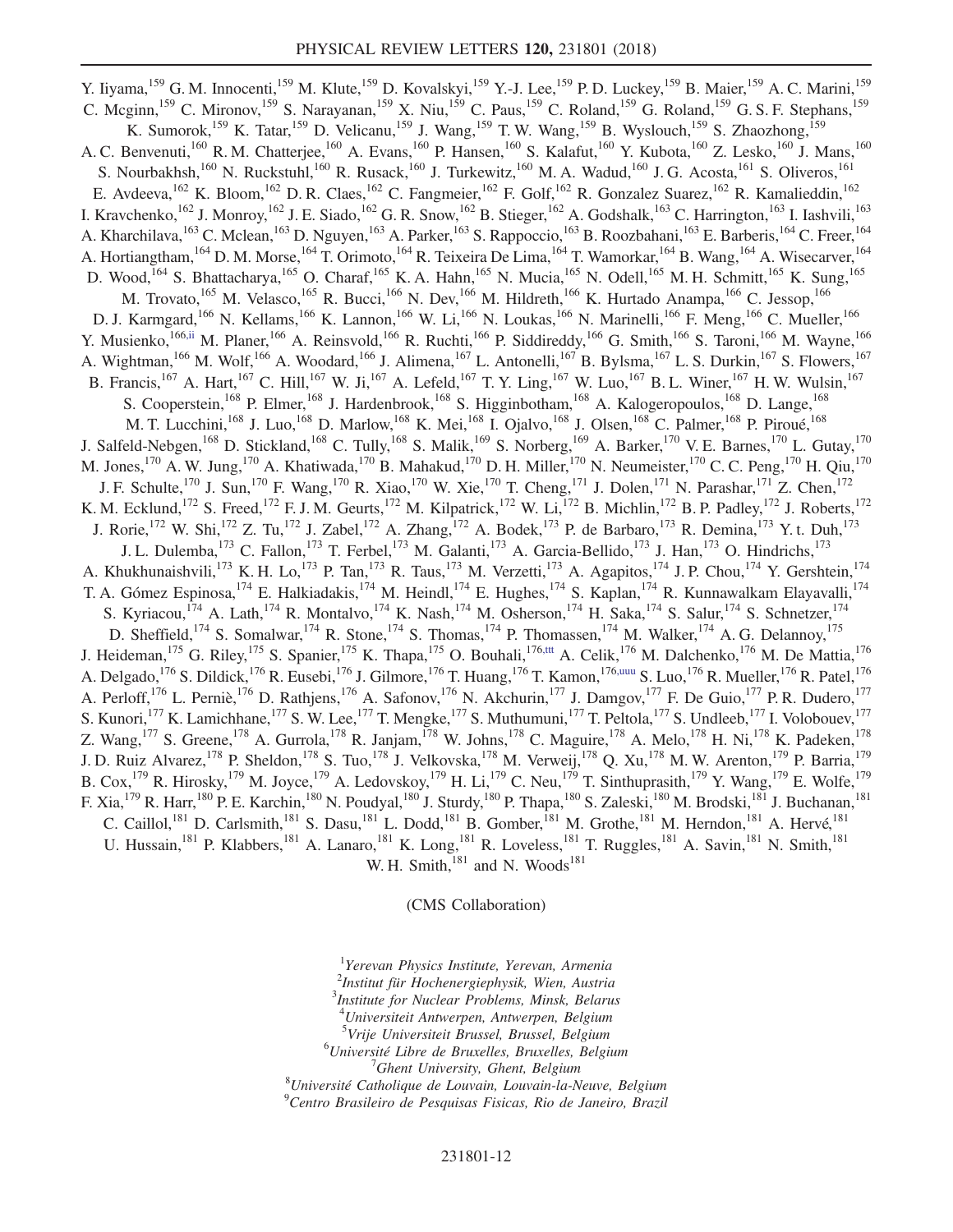<sup>10</sup>Universidade do Estado do Rio de Janeiro, Rio de Janeiro, Brazil<br><sup>11a</sup>Universidade Estadual Paulista, São Paulo, Brazil<br><sup>11b</sup>Universidade Federal do ABC, São Paulo, Brazil<br><sup>12</sup>Institute for Nuclear Research and Nuclea <sup>15</sup>Institute of High Energy Physics, Beijing, China<br><sup>16</sup>State Key Laboratory of Nuclear Physics and Technology, Peking University, Beijing, China<br><sup>17</sup>Tsinghua University, Beijing, China<br><sup>18</sup>University of Split, Faculty o <sup>23</sup>Charles University, Prague, Czech Republic<br><sup>24</sup>Escuela Politecnica Nacional, Quito, Ecuador<br><sup>25</sup>Universidad San Francisco de Quito, Quito, Ecuador<br><sup>26</sup>Academy of Scientific Research and Technology of the Arab Republic <sup>27</sup>National Institute of Chemical Physics and Biophysics, Tallinn, Estonia<br><sup>28</sup>Department of Physics, University of Helsinki, Helsinki, Finland<br><sup>29</sup>Helsinki Institute of Physics, Helsinki, Finland<br><sup>30</sup>Lappeenranta Univer  $\begin{array}{r} \text{^{32}Laboratoire} \textit{Laporatoire} \textit{Leprince-Ringuet, Ecole polytechnique, CNRS/IN2P3, University, University, Palaiseau, France \\ \text{^{33}University} \textit{University of the Strasbourg, CNRS, IPHC UMR 7178, F-67000 Strasbourg, France} \\ \text{^{34}Centre de Calcul de l'Institut National de Physique Nucleaire et de Physique des Particules, CNRS/IN2P3, Villeurbanne, France} \\ \text{^{35}University} \textit{University of the Lyon, University} \textit{University of the University, Tbilisi, Georgia} \\ \text{^{36}Georgian Technical University, Tbilisi, Georgia} \\ \text{^{3$  $\begin{array}{c} \begin{array}{c} \begin{array}{c} \begin{array}{c} \begin{array}{c} \begin{array}{c} \begin{array}{c} \begin{array}{c} \begin{array}{c} \begin{array}{c} \begin{array}{c} \begin{array}{c} \end{array}} \end{array} & \begin{array}{c} \begin{array}{c} \end{array} \end{array} & \begin{array}{c} \end{array} \end{array} & \begin{array}{c} \begin{array}{c} \end{array} \end{array} & \begin{array}{c} \end{array} & \begin{array}{c} \end{array} & \begin{array}{c} \end{array} & \begin{array}{c} \end{array} & \begin{array}{$ <sup>55</sup>University of Delhi, Delhi, India<br><sup>56</sup>Saha Institute of Nuclear Physics, HBNI, Kolkata,India <sup>57</sup>Indian Institute of Technology Madras, Madras, India <sup>58</sup>Bhabha Atomic Research Centre, Mumbai, India <sup>59</sup>Tata Institute of Fundamental Research-A, Mumbai, India<br><sup>60</sup>Tata Institute of Fundamental Research-B, Mumbai, India  $<sup>61</sup>$ Indian Institute of Science Education and Research (IISER), Pune, India</sup> <sup>62</sup>Institute for Research in Fundamental Sciences (IPM), Tehran, Iran <sup>64</sup><sup>8</sup>University College Dublin, Dublin, Ireland <sup>64a</sup>INFN Sezione di Bari, Bari, Italy <sup>64b</sup>Università di Bari, Bari, Italy  $64c$ Politecnico di Bari, Bari, Italy  $65a$ <sub>INFN</sub> Sezione di Bologna, Bologna, Italy

## 231801-13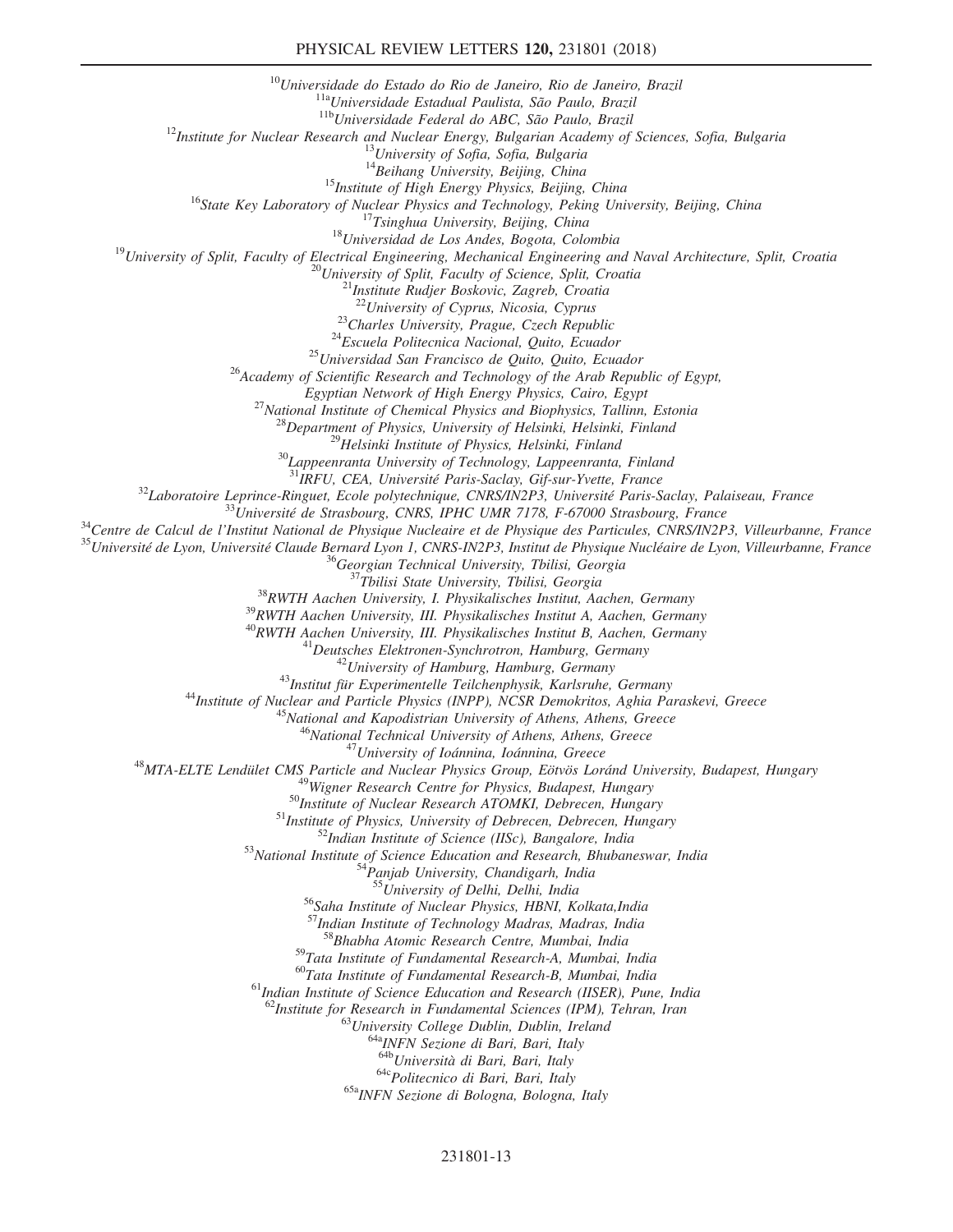<sup>65b</sup>Università di Bologna, Bologna, Italy<br><sup>66a</sup>INFN Sezione di Catania, Catania, Italy<br><sup>666</sup>Università di Catania, Catania, Italy  $^{67a}$ INFN Sezione di Firenze, Firenze, Italy  $^{67b}$ Università di Firenze, Firenze, Italy <sup>68</sup>INFN Laboratori Nazionali di Frascati, Frascati, Italy <sup>69a</sup>INFN Sezione di Genova, Genova, Italy<br><sup>69b</sup>Università di Genova, Genova, Italy <sup>70a</sup>INFN Sezione di Milano-Bicocca, Milano, Italy<br><sup>70b</sup>Università di Milano-Bicocca, Milano, Italy <sup>71a</sup>INFN Sezione di Napoli, Napoli, Italy<br><sup>71b</sup>Università di Napoli 'Federico II', Napoli, Italy<br><sup>716</sup>Università della Basilicata, Potenza, Italy<br><sup>714</sup>Università G. Marconi, Roma, Italy<br><sup>72</sup>aINFN Sezione di Padova, Padov <sup>72c</sup>Università di Trento, Trento, Italy <sup>73a</sup>INFN Sezione di Pavia, Pavia, Italy <sup>73b</sup>Università di Pavia, Pavia, Italy  $74a$ <sub>INFN</sub> Sezione di Perugia, Perugia, Italy  $74b$ <sub>Università di Perugia, Perugia, Italy</sub> <sup>75a</sup>INFN Sezione di Pisa, Pisa, Italy <sup>75b</sup>Università di Pisa, Pisa, Italy <sup>75c</sup>Scuola Normale Superiore di Pisa, Pisa, Italy<br><sup>76a</sup>INFN Sezione di Roma, Rome, Italy<br><sup>76b</sup>Sapienza Università di Roma, Rome, Italy<br><sup>77a</sup>INFN Sezione di Torino, Torino, Italy<br><sup>77b</sup>Università di Torino, Torino, Italy <sup>77c</sup>Università del Piemonte Orientale, Novara, Italy <sup>78a</sup>INFN Sezione di Trieste, Trieste, Italy 78bUniversità di Trieste, Trieste, Italy <sup>79</sup>Kyungpook National University, Daegu, Korea  ${}^{80}$ Chonnam National University, Institute for Universe and Elementary Particles, Kwangju, Korea  ${}^{81}$ Hanyang University, Seoul, Korea 81Hanyang University, Seoul, Kore  $83$ Sejong University, Seoul, Korea  $84$ Seoul National University, Seoul, Korea  $85$ University of Seoul, Seoul, Korea  $86$ Sungkyunkwan University, Suwon, Korea  $87$ Vilnius University, Vilnius, Lithuania <sup>88</sup>National Centre for Particle Physics, Universiti Malaya, Kuala Lumpur, Malaysia<br><sup>89</sup>Universidad de Sonora (UNISON), Hermosillo, Mexico<br><sup>90</sup>Centro de Investigacion y de Estudios Avanzados del IPN, Mexico City, Mexico<br><sup></sup> <sup>95</sup>University of Canterbury, Christchurch, New Zealand<br><sup>96</sup>National Centre for Physics, Quaid-I-Azam University, Islamabad, Pakistan <sup>98</sup><br>Institute of Experimental Physics, Faculty of Physics, University of Warsaw, Warsaw, Poland<br><sup>98</sup><br>Laboratório de Instrumentação e Física Experimental de Partículas, Lisboa, Portugal<br><sup>99</sup><br>Laboratório de Instrumentação <sup>105</sup>National Research Nuclear University 'Moscow Engineering Physics Institute' (MEPhI), Moscow, Russia<br><sup>106</sup>P.N. Lebedev Physical Institute, Moscow, Russia<br><sup>107</sup>Skobeltsyn Institute of Nuclear Physics, Lomonosov Moscow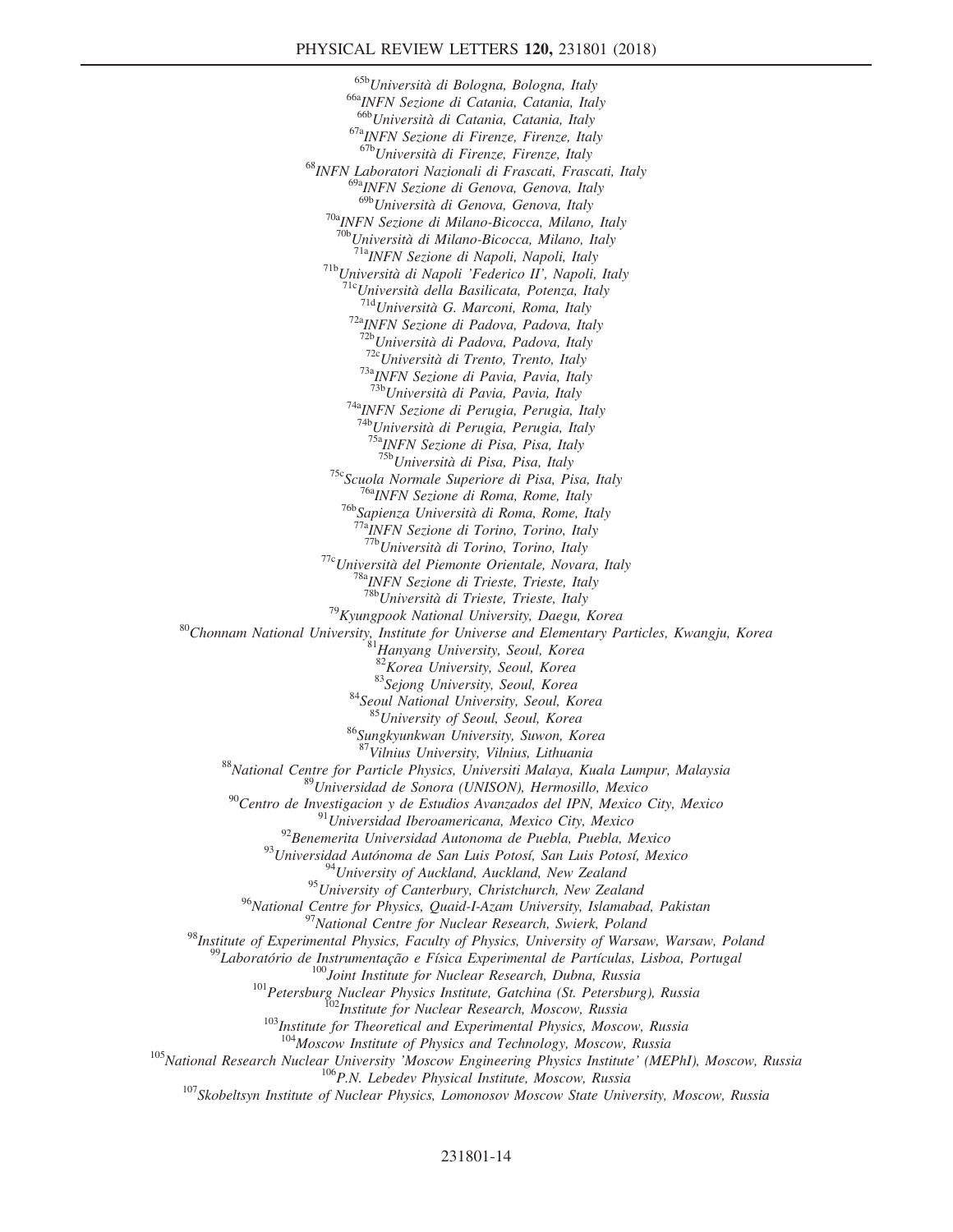## PHYSICAL REVIEW LETTERS 120, 231801 (2018)

<sup>109</sup>State Research Center of Russian Federation, Institute for High Energy Physics of NRC "Kurchatov Institute", Protvino, Russian Federation, Institute for High Energy Physics of NRC "Kurchatov Institute", Protvino, Rus <sup>124</sup>Middle East Technical University, Physics Department, Ankara, Turkey<br><sup>125</sup>Bogazici University, Istanbul, Turkey<br><sup>126</sup>Istanbul Technical University, Istanbul, Turkey<br><sup>127</sup>Institute for Scintillation Materials of Natio  $\begin{array}{r} \text{128}\text{National Scientific Center, Kharkov Institute of Physics and Technology, Kharkov, Ukraine}\\ \text{129}\text{University of Bristol, Bristol, United Kingdom}\\ \text{130}\text{Rutherford Appleton Laboratory, Didcot, United Kingdom}\\ \text{131}\text{Imperial College, London, United Kingdom}\\ \text{132}\text{Brunel University, Uxbridge, United Kingdom}\\ \text{133}\text{Baylor University, Waco, Texas, USA}\\ \text{134}\text{Catholic University of America, Washington DC, USA}\\ \text{135}\text{The University of Alabama, Tuscaloosa, Alabama, USA}\\ \text{136}\text{Poston University, Boston, Massachusetts, USA} \end{array}$ <sup>137</sup>Brown University, Providence, Rhode Island, USA<br><sup>138</sup>University of California, Davis, Davis, California, USA<br><sup>139</sup>University of California, Los Angeles, California, USA<br><sup>140</sup>University of California, Riverside, River 144<br>
<sup>144</sup>Carnegie Mellon University, Pittsburgh, Pennsylvania, USA<br>
<sup>145</sup>University of Colorado Boulder, Boulder, Colorado, USA <sup>146</sup>Cornell University, Ithaca, New York, USA<br><sup>147</sup>Fermi National Accelerator Laboratory, Batavia, Illinois, USA<br><sup>148</sup>University of Florida, Gainesville, Florida, USA<br><sup>149</sup>Florida International University, Miami, Florida <sup>151</sup>Florida Institute of Technology, Melbourne, Florida, USA<br><sup>152</sup>University of Illinois at Chicago (UIC), Chicago, Illinois, USA<br><sup>153</sup>The University of Iowa, Iowa City, Iowa, USA<br><sup>154</sup>Johns Hopkins University, Baltimore <sup>156</sup>Kansas State University, Manhattan, Kansas, USA<br><sup>157</sup>Lawrence Livermore National Laboratory, Livermore, California, USA<br><sup>158</sup>University of Maryland, College Park, Maryland, USA <sup>159</sup>Massachusetts Institute of Technology, Cambridge, Massachusetts, USA<br><sup>160</sup>University of Minnesota, Minneapolis, Minnesota, USA<br><sup>161</sup>University of Mississippi, Oxford, Mississippi, USA  $^{162}$ University of Nebraska-Lincoln, Lincoln, Nebraska, USA<br> $^{163}$ State University of New York at Buffalo, Buffalo, New York, USA<br> $^{164}$ Northeastern University, Boston, Massachusetts, USA<br> $^{165}$ Northwestern Universit <sup>166</sup>University of Notre Dame, Notre Dame, Indiana, USA

<sup>167</sup>The Ohio State University, Columbus, Ohio, USA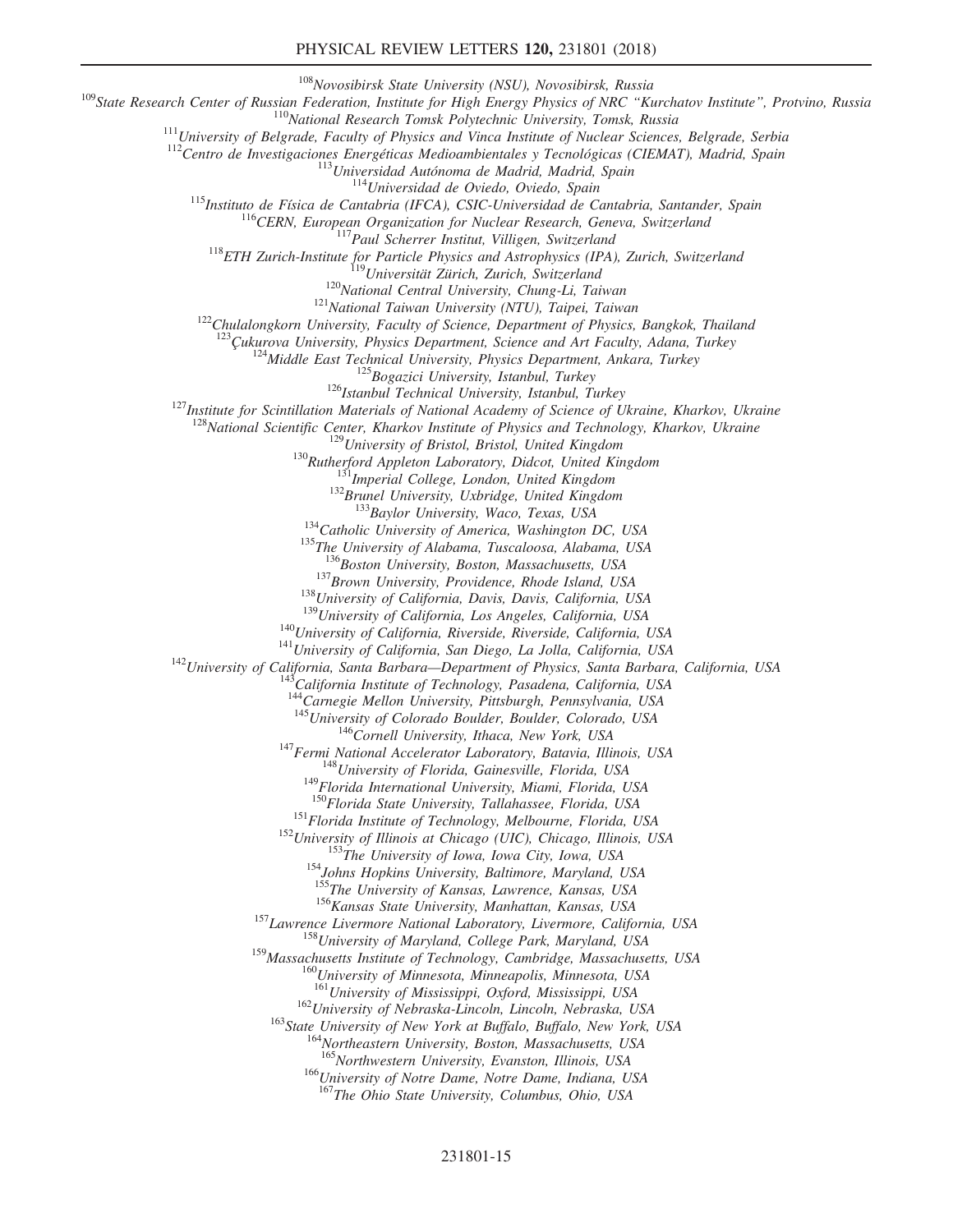<sup>168</sup>Princeton University, Princeton, New Jersey, USA

 $^{169}$ University of Puerto Rico, Mayaguez, Puerto Rico, USA<br> $^{170}$ Purdue University, West Lafayette, Indiana, USA

<sup>171</sup>Purdue University Northwest, Hammond, Indiana, USA<br><sup>172</sup>Rice University, Houston, Texas, USA<br><sup>173</sup>University of Rochester, Rochester, New York, USA<br><sup>174</sup>Rutgers, The State University of New Jersey, Piscataway, New Je

<sup>178</sup>Vanderbilt University, Nashville, Tennessee, USA <sup>179</sup>University of Virginia, Charlottesville, Virginia, USA <sup>180</sup>Wayne State University, Detroit, Michigan, USA

 $181$ University of Wisconsin—Madison, Madison, Wisconsin, USA

<span id="page-15-20"></span>[a](#page-7-0) Deceased.

- <span id="page-15-0"></span><sup>[b](#page-5-14)</sup>Also at Vienna University of Technology, Vienna, Austria.
- <span id="page-15-1"></span><sup>[c](#page-5-15)</sup>Also at IRFU, CEA, Université Paris-Saclay, Gif-sur-Yvette, France.

<span id="page-15-2"></span>Also at Universidade Estadual de Campinas, Campinas, Brazil.

<span id="page-15-3"></span>[e](#page-5-16) Also at Federal University of Rio Grande do Sul, Porto Alegre, Brazil.

<span id="page-15-4"></span> $f$ Also at Université Libre de Bruxelles, Bruxelles, Bel[g](#page-6-1)ium.

<span id="page-15-5"></span>Also at University of Chinese Academy of Sciences.

<span id="page-15-6"></span>[h](#page-6-2) Also at Institute for Theoretical and Experimental Physics, Moscow, Russia.

<span id="page-15-7"></span><sup>[i](#page-6-3)</sup>Also at Joint Institute for Nuclear Research, Dubna, Russia.

<span id="page-15-8"></span><sup>[j](#page-6-4)</sup>Also at Cairo University, Cairo, Egypt.

<span id="page-15-9"></span>[k](#page-6-4) Also at Helwan University, Cairo, Egypt.

<span id="page-15-10"></span><sup>1</sup>A[l](#page-6-5)so at Zewail City of Science and Technology, Zewail, Egypt.

<span id="page-15-11"></span>[m](#page-6-6)Also at Department of Physics, King Abdulaziz University, Jeddah, Saudi Arabia.

<span id="page-15-12"></span>[n](#page-6-7)<br>Als[o](#page-6-8) at Université de Haute Alsace, Mulhouse, France.

<span id="page-15-13"></span><sup>o</sup>Also at Skobeltsyn Institute of Nuclear Physics, Lomonosov Moscow State University, Moscow, Russia.

<span id="page-15-14"></span><su[p](#page-6-9)>p</sup>Also at CERN, European Organization for Nuclear Research, Geneva, Switzerland.

<span id="page-15-15"></span><sup>[q](#page-6-10)</sup>Also at RWTH Aachen University, III. Physikalisches Institut A, Aachen, Germany.

<span id="page-15-16"></span>[r](#page-6-11) Also at University of Hamburg, Hamburg, Germany.

<span id="page-15-17"></span>[s](#page-6-12) Also at Brandenburg University of Technology, Cottbus, Germany.

<span id="page-15-18"></span>[t](#page-7-1) Also at MTA-ELTE Lendület CMS Particle and Nuclear Physics Group, Eötvös Loránd University, Budapest, Hungary.

<span id="page-15-19"></span><s[u](#page-7-0)p>u</sup> Also at Institute of Nuclear Research ATOMKI, Debrecen, Hungary.

<span id="page-15-21"></span>[v](#page-7-2) Also at Institute of Physics, University of Debrecen, Debrecen, Hungary.

<span id="page-15-22"></span>[w](#page-7-3)Also at IIT Bhubaneswar, Bhubaneswar, India.

<span id="page-15-23"></span>[x](#page-7-4) Also at Institute of Physics, Bhubaneswar, India.

<span id="page-15-24"></span>[y](#page-7-5) Also at Shoolini University, Solan, India.

<span id="page-15-25"></span><sup>[z](#page-7-6)</sup>Also at University of Visva-Bharati, Santiniketan, India.

<span id="page-15-27"></span>

<span id="page-15-26"></span>[aa](#page-7-7) Also at Isfahan University of Technology, Isfahan, Iran.<br><sup>[bb](#page-7-8)</sup>Also at Plasma Physics Research Center, Science and Research Branch, Islamic Azad University, Tehran, Iran.

<span id="page-15-28"></span><sup>[cc](#page-7-9)</sup>Also at Università degli Studi di Siena, Siena, Italy. <sup>[dd](#page-8-0)</sup>Also at Kyunghee University, Seoul, Korea.

<span id="page-15-29"></span>

<span id="page-15-30"></span>[ee](#page-8-1) Also at International Islamic University of Malaysia, Kuala Lumpur, Malaysia. fralso at Malaysian Nuclear Agency, MOSTI, Kajang, Malaysia.

<span id="page-15-31"></span>

<span id="page-15-33"></span>

<span id="page-15-32"></span><sup>[gg](#page-8-2)</sup> Also at Consejo Nacional de Ciencia y Tecnología, Mexico city, Mexico.<br><sup>[hh](#page-8-3)</sup> Also at Warsaw University of Technology, Institute of Electronic Systems, Warsaw, Poland.

<span id="page-15-34"></span>[ii](#page-8-4)Also at Institute for Nuclear Research, Moscow, Russia.

<span id="page-15-38"></span><sup>[jj](#page-8-5)</sup>Also at National Research Nuclear University "Moscow Engineering Physics Institute" (MEPhI), Moscow, Russia. <br><sup>[kk](#page-8-6)</sup>Also at St. Petersburg State Polytechnical University, St. Petersburg, Russia.<br><sup>II</sup>Also at University o

<span id="page-15-36"></span><span id="page-15-35"></span>

<span id="page-15-39"></span>

<span id="page-15-40"></span>

<span id="page-15-41"></span>

<span id="page-15-42"></span>

<span id="page-15-43"></span>

<span id="page-15-37"></span>[mm](#page-8-7) Also at P.N. Lebedev Physical Institute, Moscow, Russia.<br>
<sup>nm</sup> Also at California Institute of Technology, Pasadena, CA, USA.<br>
<sup>[oo](#page-8-9)</sup> Also at Budker Institute of Nuclear Physics, Novosibirsk, Russia.<br>
<sup>[pp](#page-8-10)</sup> Also at Faculty

<span id="page-15-44"></span>[ss](#page-9-2)Also at Scuola Normale e Sezione dell'INFN, Pisa, Italy.